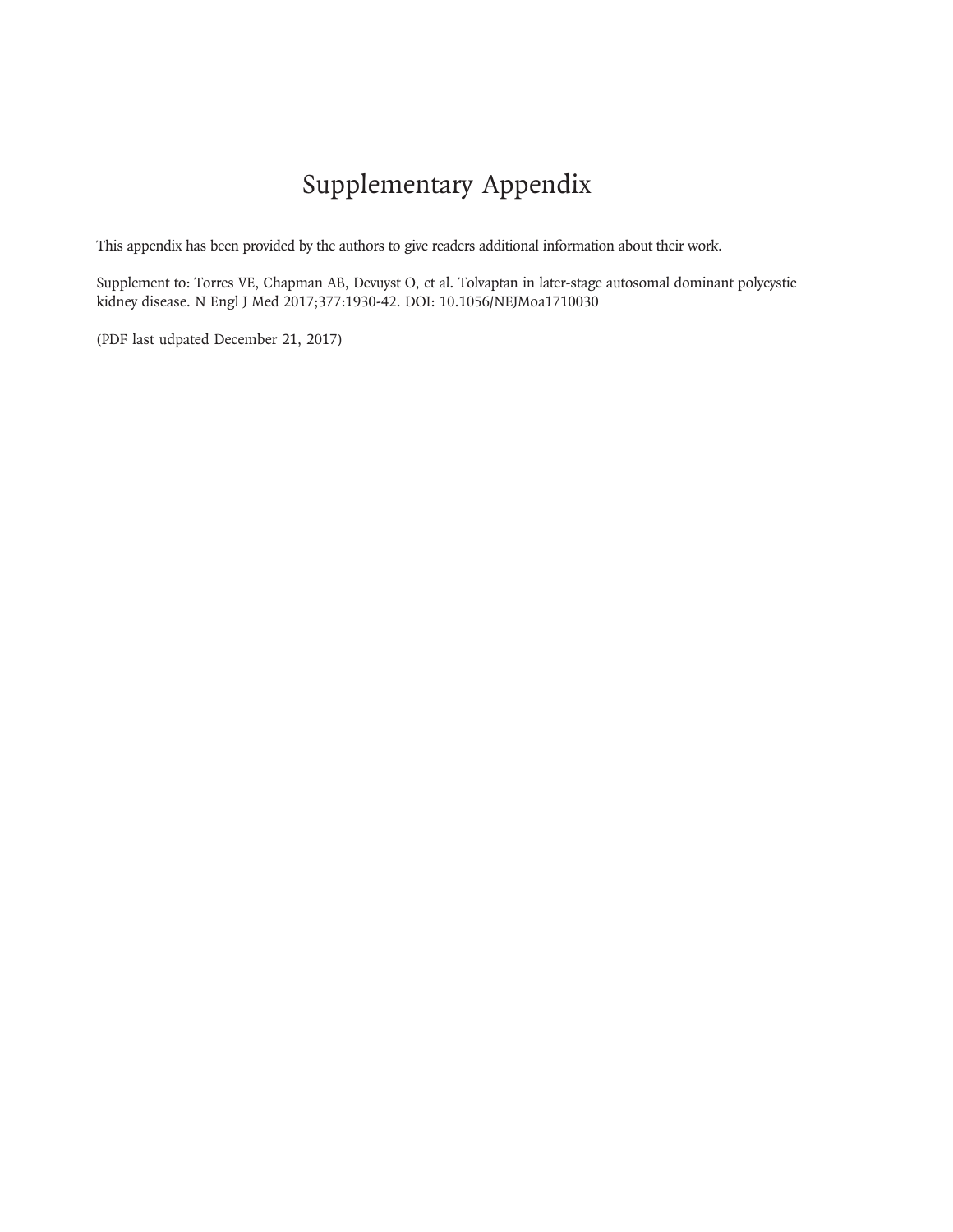#### **SUPPLEMENTARY APPENDIX:**

Tolvaptan Slows eGFR Decline in Later-Stage ADPKD

Vicente E. Torres, MD, PhD<sup>a</sup>, Arlene B. Chapman, MD<sup>b</sup>, Olivier Devuyst, MD, PhD<sup>c</sup>, Ron T. Gansevoort, MD, PhD<sup>d</sup>, Ronald D. Perrone, MD<sup>e</sup>, Gary Koch, PhD<sup>f</sup>, John Ouyang, PhD<sup>g</sup>, Robert D. McQuade, PhD<sup>g</sup>, Jaime D. Blais, PhD<sup>g</sup>, Frank S. Czerwiec, MD, PhD<sup>g</sup>, Olga Sergeyeva, MD, MPH<sup>g</sup> for the REPRISE Trial Investigators\*

a Division of Nephrology and Hypertension, Mayo Clinic, Rochester, MN, USA; b Division of Nephrology, University of Chicago, Chicago, IL, USA; c Institute of Physiology, University of Zurich, Zurich, Switzerland and Division of Nephrology, UCL Medical School, Brussels, Belgium; d Division of Nephrology, University Medical Center Groningen, Groningen, The Netherlands; e Division of Nephrology, Department of Medicine, Tufts Medical Center, Boston, MA; and f Department of Biostatistics, University of North Carolina at Chapel Hill, Chapel Hill, NC, USA; g Otsuka Pharmaceutical Development and Commercialization, Rockville, MD, USA.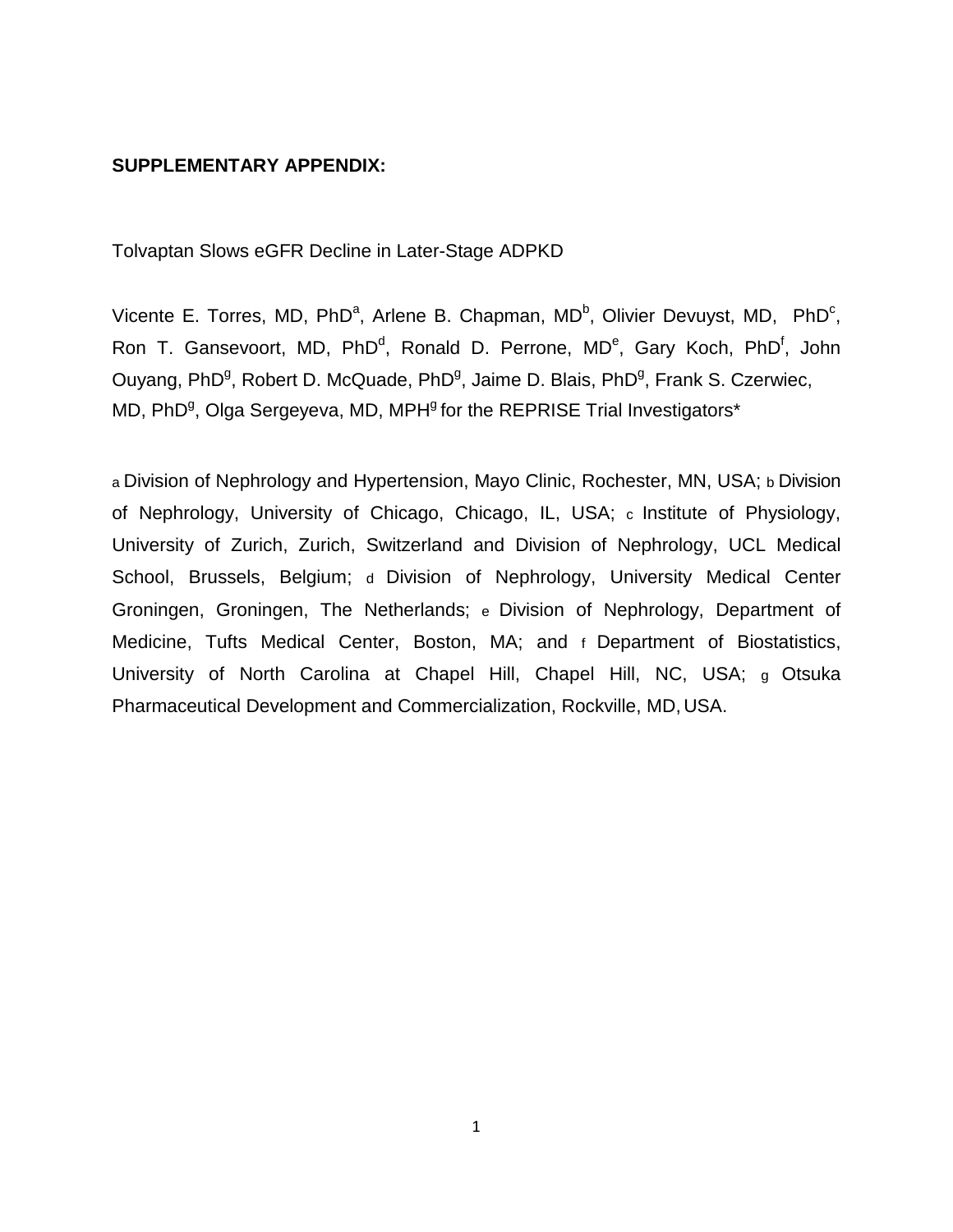## **TABLE OF CONTENTS**

| ANALYSIS OF THE PRIMARY ENDPOINT BY A WEIGHTED ANALYSIS OF         |
|--------------------------------------------------------------------|
| <b>SUPPLEMENTAL TABLES:</b>                                        |
| S1. REASONS FOR EXCLUSION FROM THE MODIFIED ITT PRIMARY ANALYSIS   |
| S2. BASELINE DEMOGRAPHIC AND CLINICAL CHARACTERISTICS OF PATIENTS  |
| S3. SENSITIVITY ANALYSES (PRIMARY AND SECONDARY ENDPOINTS) 13      |
| S4. MMRM ANALYSIS OF eGFR (CKD-EPI) CHANGE SLOPE FROM BASELINE IN  |
| S5.FREQUENCY OF LABORATORY OF POTENTIAL CLINICAL SIGNIFICANCE  15  |
| <b>SUPPLEMENTAL FIGURES:</b>                                       |
|                                                                    |
| S3. MMRM ANALYSIS OF CHANGE FROM BASELINE IN eGFR SLOPE DURING     |
| S4. TIME FROM PEAK ELEVATION OF SERUM ALT ELEVATION TO < 2 x ULN20 |
|                                                                    |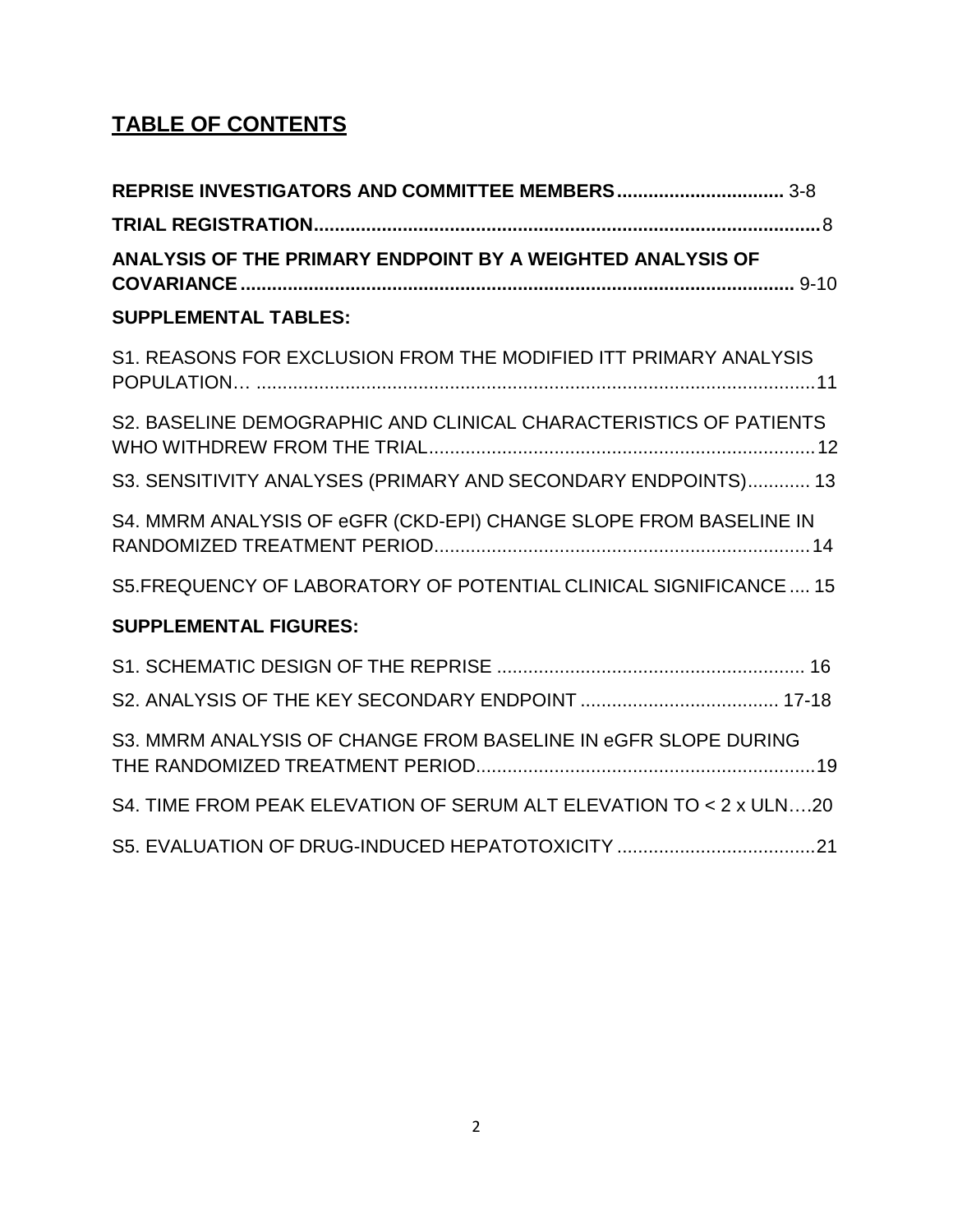#### <span id="page-3-0"></span>**REPRISE Investigators and Committee Members**

In addition to the authors, the following investigators and committee members participated in REPRISE trial:

**Steering Committee**: V Torres, Mayo Clinic, Rochester, MN (Chair); A Chapman, University of Chicago, Chicago, IL.; O Devuyst, University of Zurich, Zurich, Switzerland; R Gansevoort, University of Groningen, Groningen, Netherlands; R Perrone, Tufts Medical Center, Boston, MA; J Ouyang, Otsuka, Rockville, MD; F Czerwiec, Otsuka, Rockville, MD.

**Independent Data Monitoring Committee:** B Cowley, University of Oklahoma College of Medicine, Oklahoma City, OK (Chair); S Goldstein, Henry Ford University, Detroit, MI; G Chertow, Stanford University, Stanford, CA; L Wei, Harvard University, Boston, MA.

**Independent Hepatic Adjudication Committee:** DH Alpers, Washington University, St. Louis, MO (Chair); J Freston, University of Connecticut Health, Kiawah Island, SC; JH Lewis, Georgetown University, Potomac, MD; CM Hunt, Duke University, Durham, NC (Ad Hoc member).

#### Clinical Sites and Investigators:

**Argentina**: J De La Fuente, Hospital Privado-Centro Médico de Córdoba, Córdoba; A Vallejos, Centro de Salud Renal Junin SRL, Junin, Buenos Aires; HM Beresan, CEREHA, Sarandi, Buenos Aires; HC Diaz, CEMIC, Ciudad Autonoma, Buenos Aires; A Wasserman, FEPREVA, Ciudad Autonoma, Buenos Aires; RS Martin, Hospital Universitario Austral, Pilar, Buenos Aires; M Rial, Instituto de Nefrología Ciudad Autonoma, Buenos Aires; AM Cusumano, Instituto de Nefrologia Pergamino SRL, Pergamino, Buenos Aires; PA Novoa, Sanatorio Allende, Cordoba,Cordoba; P Mele, Inst de Inv Clinicas-Bahia Blanca, Bahia Blanca, Buenos Aires; P Raffaele, Hospital Universitario Fundacion Favaloro, Ciudad Autonoma, Buenos Aires. **Australia**: I Fraser, Epworth Healthcare, Richmond, Victoria; G Rangan, Westmead Hospital, Westmead, New South Wales; M Mathew, Launceston General Hospital, Launceston, Tasmania; B Cooper, Royal North Shore Hospital, St. Leonards, New South Wales; R Faull, Royal Adelaide Hospital, Adelaide, South Australia; S Holt, Royal Melbourne Hospital, Parkville, Victoria; P Snelling, Royal Prince Alfred Hospital, Camperdown,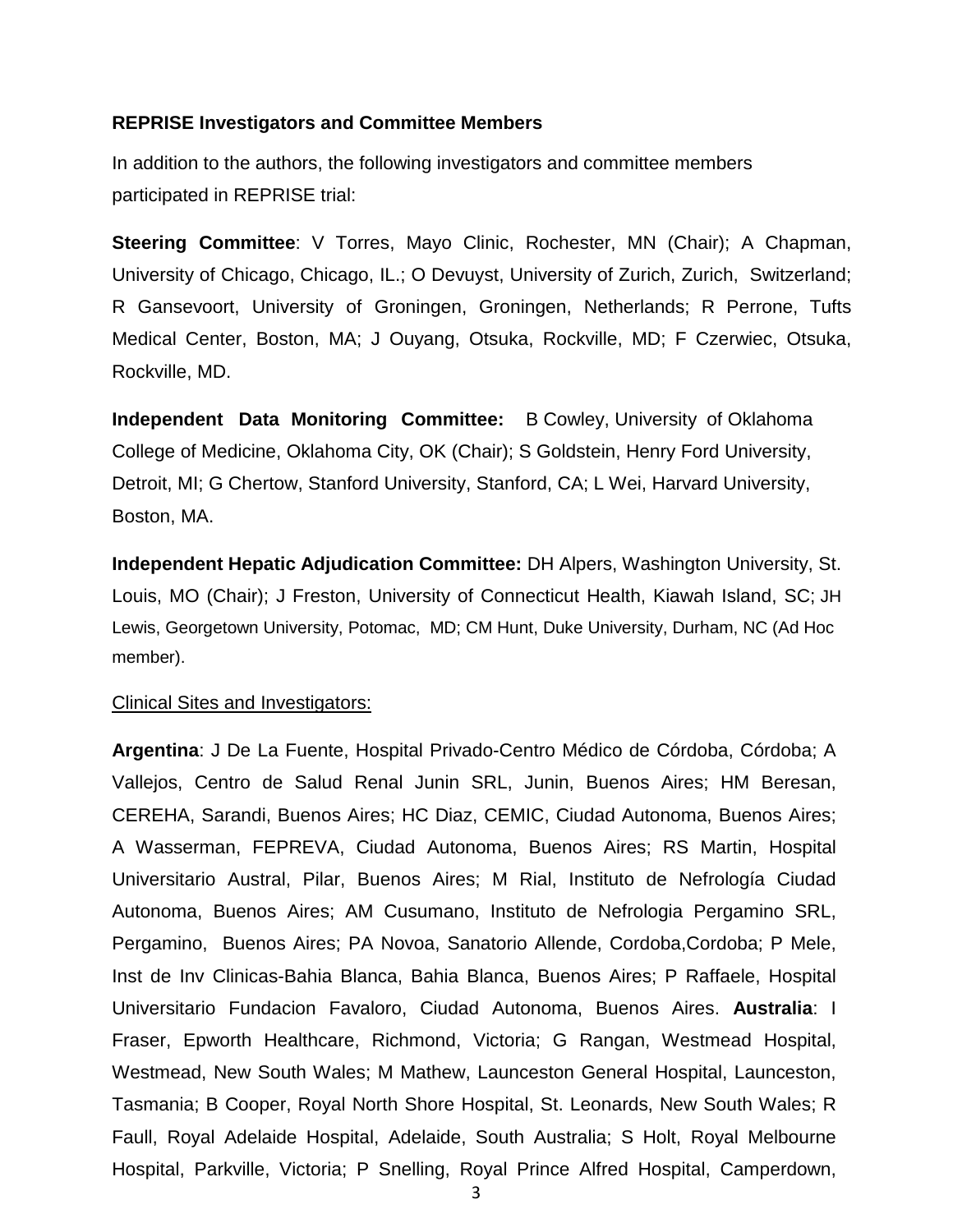New South Wales; M Jardine, Concord Repatriation General Hospital, Concord, New South Wales; M Thomas, Royal Perth Hospital, Perth, Western Australia; D Packham, Melbourne Renal Research Group, Reservoir, Victoria; E Vilayur, John Hunter Hospital, New Lambton Heights, New South Wales; D Johnson, Princess Alexandra Hospital, Woolloongabba, Queensland. **Belgium**: P Van Der Niepen, Universitair Ziekenhuis Brussel, Bruxelles; O Devuyst, Cliniques Universitaries Saint-Luc, Bruxelles; P Peeters, Universitair Ziekenhuis Gent, Gent; B Bammens, UZ Leuven, Leuven; X Warling, CHR de la Citadelle, Liege; B Van Vlem, OLV Ziekenhuis, Aalst; P Doubel, AZ Groeninge Campus Loofstraat, Kortrijk; R Hellemans, UZ Antwerpen, Antwerpen. **Canada**: D Bichet, Centre Intégré Universitaire deSanté et de Services Sociaux du Nord-de-l'Îlede,, Montréal, Québec; Y Pei, University Health Network, Toronto, ON; S Chow, Stephen S Chow Medicine, Toronto, ON; A McMahon, University of Alberta Hospital, Edmonton, Alberta; S Murphy, Health Sciences Center, St. John's, Newfoundland, P McFarlane, Health Sciences Centre, Toronto, ON; R Ting, OTT Healthcare, Scarborough, ON. **Czech Republic**: V Tesar, Vseobecna fakultni nemocnice v Praze, Praha; M Ryba, Krajska nemocnice Liberec, Liberec; M Peskova, Nemocnice Ceske Budejovice, Ceske Budejovice; A Oplustilova, Masarykova mestska nemocnice v Jilemnici, Jilemnice; S Dusilova Sulkova, Fakultni nemocnice Hradec Kralove, Hradec Kralove; J Tocik, Nemocnice Jihlava, Jihlava; J Suchanova, Nemocnice Tabor, Tabor: Tr. Kpt. Jarose; O Viklicky, Institut klinicke a experimentalni mediciny, Praha; J Rehorova, Fakultni nemocnice Brno, Brno; I Valkovsky, Fakultni nemocnice Ostrava, Ostrava-Poruba. **Denmark**: H Dieperink, Odense University Hospital, Odense; H Birn, Aarhus Universitetshospital, Aarhus N; J Bech, Holstebro Regionhospital, Holstebro; J Christensen, Aalborg Sygehus, Aalborg. **France**: P Zaoui, CHU de Grenoble Hospital Nord, Isere; C Pouteil-Noble, CHU de Lyon Hopital Edouard Herriot, Rhone; C Combe, Groupe Hospitalier Pellegrin, Girode; M Kessler, Hopital de Brabois Adultes, Meurthe et Moselle; Y LeMeur, CHU de Brest, Finistere; C Mariat, CHU Saint Etienne, Loire; D Chauveau, CHU de Toulouse Hôpital Rangueil, Haute Garrone; C Combe, CHU-Hôpital Pellegrin, Bordeaux; M Laville, Centre Hospitalier Lyon Sud, Rhone; P Rieu, Centre Hospitalier Universitaire, Reims Marne; JP Fauvel, CHU de Lyon Hopital Edouard Herriot, Rhone. **Germany**: F Dellanna, Davita Deutschland AG, Düsseldorf; P Gross, GWT-TUD GmbH Dresden; L Renders, Klinikum rechts der Isar der TU, Muenchen, Muenchen; K Budde, Charite Universitaetsmedizin, Berlin; C Sommerer,

4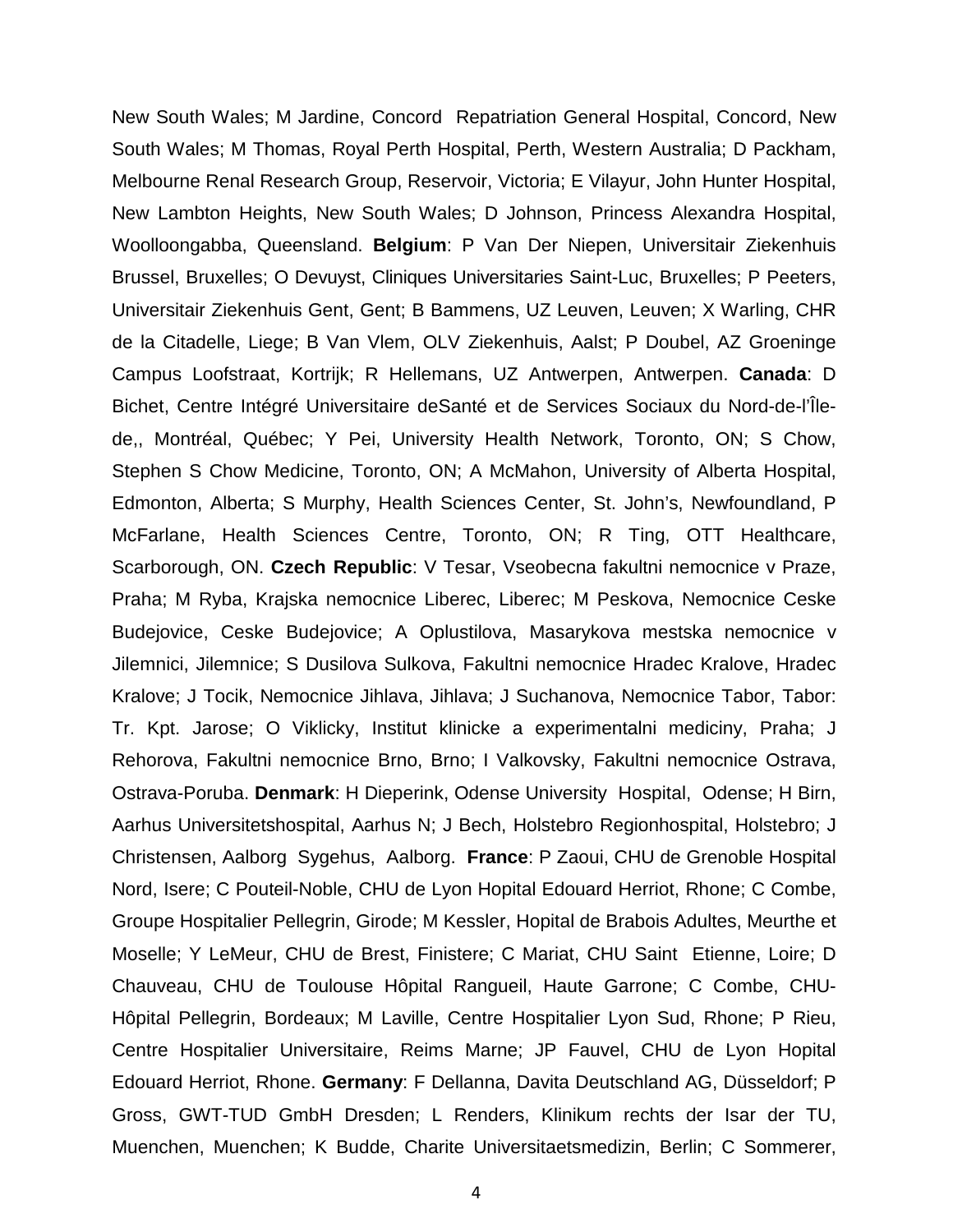Universitaetsklinikum Heidelberg, Heidelberg; F Strutz, Nierenzentrum Wiesbaden, Wiesbaden; C Hugo, Universitaetsklinikum Carl Gustav Carus TU Dresden, Dresden; H Guberina, Universitaetsklinikum Essen, Essen; M Leidig, Universitaetsklinikum Erlangen, Nurenberg. **Hungary:** B Csiky, COROMed-SMO Kft., Pecs; A Haris, Szent Margit Korhaz, Budapest; Z Ondrik, Szegedi Tudomanyegyetem Szent-Gyorgyi Albert Klinikai Kozpont, Szeged. **Israel:** O Kukuy, Chaim Sheba Medical Center, Ramat-Gan; I Ben-Dov, Hadassah University Hospital - Ein Kerem, Jerusalem; Y Yagil, Barzilai Medical Center, Ashkelon; D Schwartz, Tel Aviv Sourasky Medical Center, Tel Aviv; D van Dijk, Rabin Medical Center-Beilinson Campus, Petach Tikva; B Kristal, Galilee Medical Center, Nahariya. **Italy**: G Capasso, Seconda Universita degli Studi di Napoli, Napoli;G Capelli, A.O.U. Policlinico di Modena, Modena; R Cerutti, Fondazione IRCCS CA' Granda, Milano; C Esposito, Fondazione Salvatore Maugeri IRCCS, Pavia; G Frascà, Azienda Ospedaliero Ancona; L Gesualdo, Azienda Ospedaliero Universitaria Consorziale, Bari; E Mancini, Azienda Ospedaliera Universitaria Policlinico, Bologna; P Manunta; Ospedale San Raffaele, Milan; G Pontoriero, Ospedale A. Manzoni di Lecco, Lecco; F Scolari, Ospedale Civile di Montichiari, Montichiari. **Netherlands**: R Gansevoort, University of Groningen, Gronigen; J Drenth, Radboudumc, Nijmegen. **Norway:** T Apeland, Stavanger Universitetssykehus, Helse Stavanger HF, Stavanger; HP Marti, Helse Bergen HF Haukeland Universitetssykehus, Bergen; A Stenehjem, Oslo Universitetssykehus HF, Ullevål, Oslo. **Poland**: W Klatko, Oddział Nefrologiczny Stacja Dializ, Ciechanow; M Klinger, Uniwersytecki Szpital Kliniczny im. Jana Mikulicza-Radeckiego, Wroclaw; A Ksiazek, Samodzielny Publiczny Szpital Kliniczny Nr 4 w Lublinie, Lublin; R Malecki, Międzyleski Szpital Specjalistyczny, Warszawa; M Nowicki, SPZOZ Centralny Szpital, Lodz; W Sulowicz, Specialistyczne Centrum Medyczne Chirurgu, Krakow; Golub Dobrzyn. **Romania**: G Bako, Spitalul Clinic Municipal, Oradea; C Achim, Institutul Clinic Fundeni, Bucuresti; R Dragulete, Centrul Medical de Diagnostic si Tratament Ambulatoriu si Medicina Preventiva, Bucuresti. **Russian Federation**: V Marasaev, SBIH of Yaroslavl region "Regional Clinical Hospital", Yaroslav; O Nagibovich, FSBMEI HPE "Military Medical Academy n.a. S.M Kirov" of the MoD of the RF, Saint-Petersburg; M Rossovskaya, TSBIH "Krasnoyarsk Interdistrict Clinical Hospital of Emergency Medical Care n.a. N.S. Karpovich", Krasnoyarsk; A Esayan, Saint- Petersburg SHI "City Clinical Hospital #31", Saint-Petersburg. **South Africa:** B Rayner, Groote Schuur Hospital E13 Renal Unit, Cape

5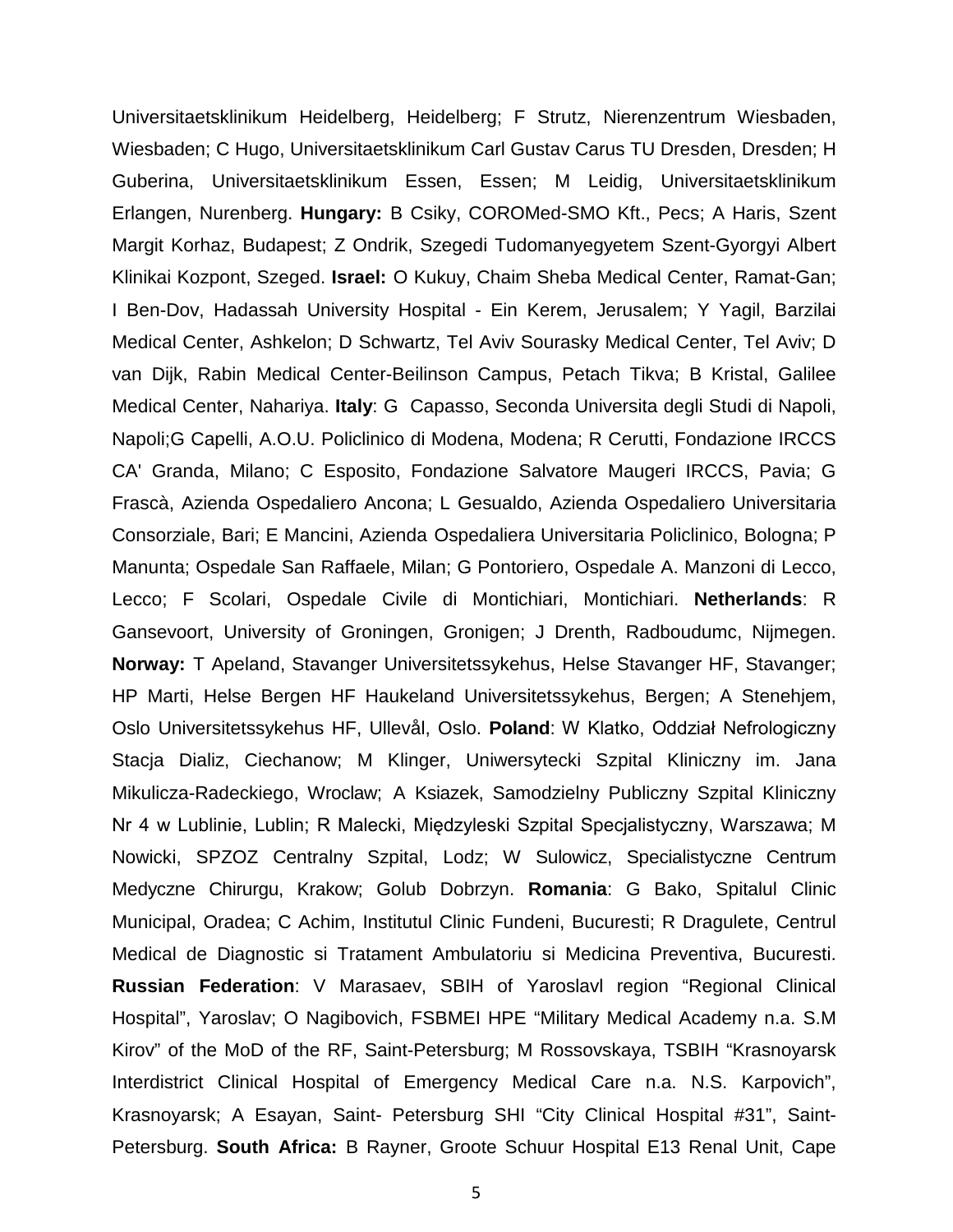Town; G Latiff, Latiff, GHVM, Durban; A Muranda, University of Pretoria Clinical Research Unit, Pretoria. **Spain:** R Peces Serrano, Hospital Universitario La Paz, Madrid; J Nieto Iglesias, Hospital General Universitario de Ciudad Real, Ciudad Real; M Hueso Val, Hospital Universitari de Bellvitge, Barcelona; M Praga Terente, Hospital Universitario 12 de Octubre, Madrid; C Castro Alonso, Hospital Universitario Dr. Peset, Valencia. **Sweden:** G Guron, Sahlgrenska Sjukhuset, Göteborg; J Melin, Akademiska Sjukhuset, Uppsala; O Heimbürger, Karolinska Universitetssjukhuset, Huddinge, Stockholm; A Fernström, Universitetssjukhuset Linköping, Linköping; O Hellberg, Universitetssjukhuset Örebro, Örebro; O Heimbürger, Karolinska universitetssjukhuset – Solna, Stockholm. **United Kingdom**: N Turner, Royal Infirmary of Edinburgh, Edinburgh; R D'Souza, Royal Devon and Exeter Hospital, Exeter; J Barratt, Leicester General Hospital, Leicestershire; A Mikhail, Morriston Hospital, Swansea; M Howse, Royal Liverpool University Hospital, Liverpool; J Sayer, Freeman Hospital, Newcastle upon Tyne; T Shipley, James Cook University Hospital, Middlesbrough; D De Takats, Royal Stoke University Hospital, Stoke on Trent; S Bhandari, Hull Royal Infirmary, Hull; A Ong, Northern General Hospital, Sheffield; K Hillman, Manchester Royal Infirmary, Manchester; E Vilar, Lister Hospital, Stevenage; G Wood, Salford Royal, Salford; D Gale, Royal Free Hospital, London; J Kingswood, Royal Sussex County Hospital, Brighton; W Ayub, University Hospital Coventry & Warwickshire, Coventry; S Lambie, Raigmore Hospital, Inverness. **United States of America**: F Al-Saghir, Michigan Kidney Consultants, MI; L Bai, Arizona Kidney Disease and Hypertension Center, AZ; V Torres, Mayo Clinic, MN; D Price, Jacksonville Center for Clinical Research, FL; J Dilley, Brookview Hills Research Associates, NC; R Perrone, Tufts Medical Center, MA; J Blumenfeld, The Rogosin Institute, NY; D Scott, Institute for Clinical Studies, NY; R Sothinathan, IntegraTrials LLC, VA; B Mehta, South Arlington Dialysis Center TX; K Kaveh, Coastal Nephrology Associates Research Center, FL; N Dahl, Yale New Haven Health System, CT; A Haastrup, Altru Health System, ND; N Kopyt, Northeast Clinical Research Center, PA; K Harper, Scripps Clinical Research Services, CA; D Ross, Kansas Nephrology Research Institute, KS; M El-Shahawy, Academic Medical Research Institut, CA; P Nachman, University of North Carolina at Chapel Hill, NC; K Bellovich, St. Clair Nephrology Research Grand Rapids, MI; S Shirazian,

6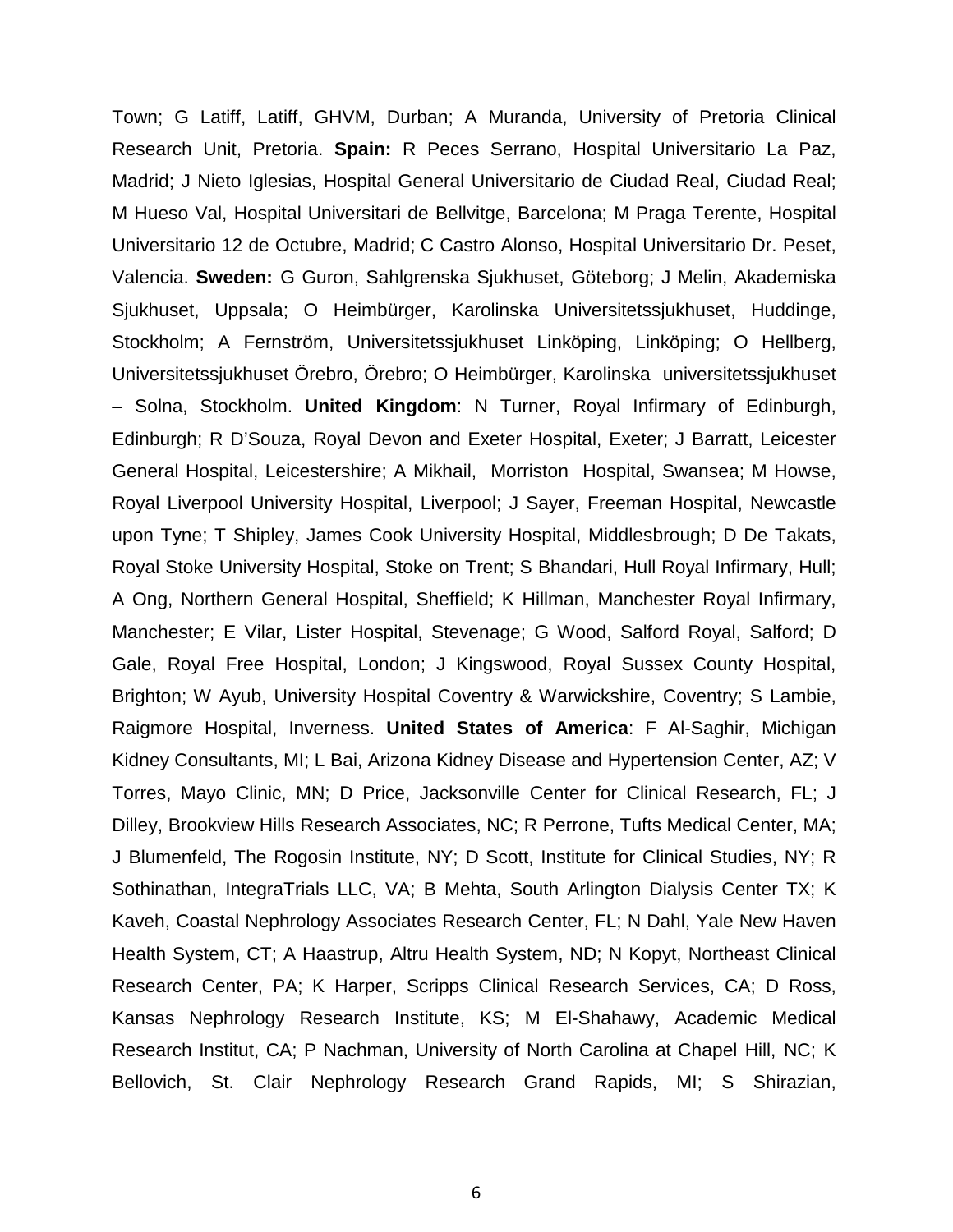Winthrop Internal Medicine Associates, NY; S Bart, Optimal Research LLC, MD; S Fadem, Kidney Associates PLLC, TX; T Watnick, University of Maryland Medical Center, MD; T Oo, Bronson Battle Creek, MI; A Rastogi, UCLA Medical Center, CA; A Silva, Boise Kidney & Hypertension Institute, ID; J Sullivan, Sierra Nevada Nephrology Consultants, NV; J Thomas, South Denver Nephrology, CO; M Mrug, University of Alabama at Birmingham, AL; A Nossuli, MD; K McGreal, University of Kansas Medical Center, KS; S Hariachar, Outcomes Research International, FL; K Umanath, Henry Ford Health System, MI; M Vernace, Doylestown Health Cardiology, PA; M Rosner, University of Virginia, VA; G Newman, Knoxville Kidney Center PLLC, TN; T Levitski-Heikkila, Sanford Research, ND; M Smith, Kidney Care Associates, GA; R Schmidt, West Virginia University, WV; B Reddy, University of Chicago Medical Center, IL; D Linfert, Nephrology Associates PC, TN; M Roppolo, Renal Associates of Baton Rouge, LA; C Edelstein, University of Colorado Health Sciences Center, CO; F Rahbari Oskoui, Emory University, GA; M Chonchol, University of Colorado at Denver and the Health Sciences. CO; M Germain, Western New England Renal & Transplant Associates PC, MA; A Gupta, Research Nurse Specialists LLC, LA; K Kant, University of Cincinnati College of Medicine, OH; S Goldberg, Washington University, MO; J Mordujovich, Kidney & Hypertension Specialist of Miami, FL; M Moustafa, SC Nephrology & Hypertension Center, SC; H Lifland, Columbia Nephrology Associates, SC; J Cangiano, PR; J Von Visger, Ohio State University Clinical Trials, OH; L Negrea, University Hospitals Case Medical Center, OH; J Berg, DaVita Clinical Research, MN; M Culpepper, University of South Alabama, AL; S Goral, Penn Medicine, PA; J Radhakrishnan, Columbia University Medical Center, NY; J Navarro, Genesis Clinical Research Corp., FL; J Ryu, Nevada Kidney Disease & Hypertension Centers, NV; A Burgner, Vanderbilt University Medical Center, TN; R Solomon, Fletcher Allen Health Care, VT; R Venuto, Erie County Medical Center Corporation, NY; R Pisoni, Medical University of South Carolina, SC; E Charen, Mount Sinai Beth Israel, NY; P Chuang, Metrolina Nephrology Associates, NC; R Mangoo-Karim, South Texas Institutes of Health, TX; M Lioudis, Cleveland Clinic, OH; R Cohen, Southwest Kidney Institute, AZ; M Park, University of California San Francisco, CA; M DeLong, Arizona Kidney Disease and Hypertension Center, AZ; S Siddiqi, Gunderson Lutheran Medical Center, WI; M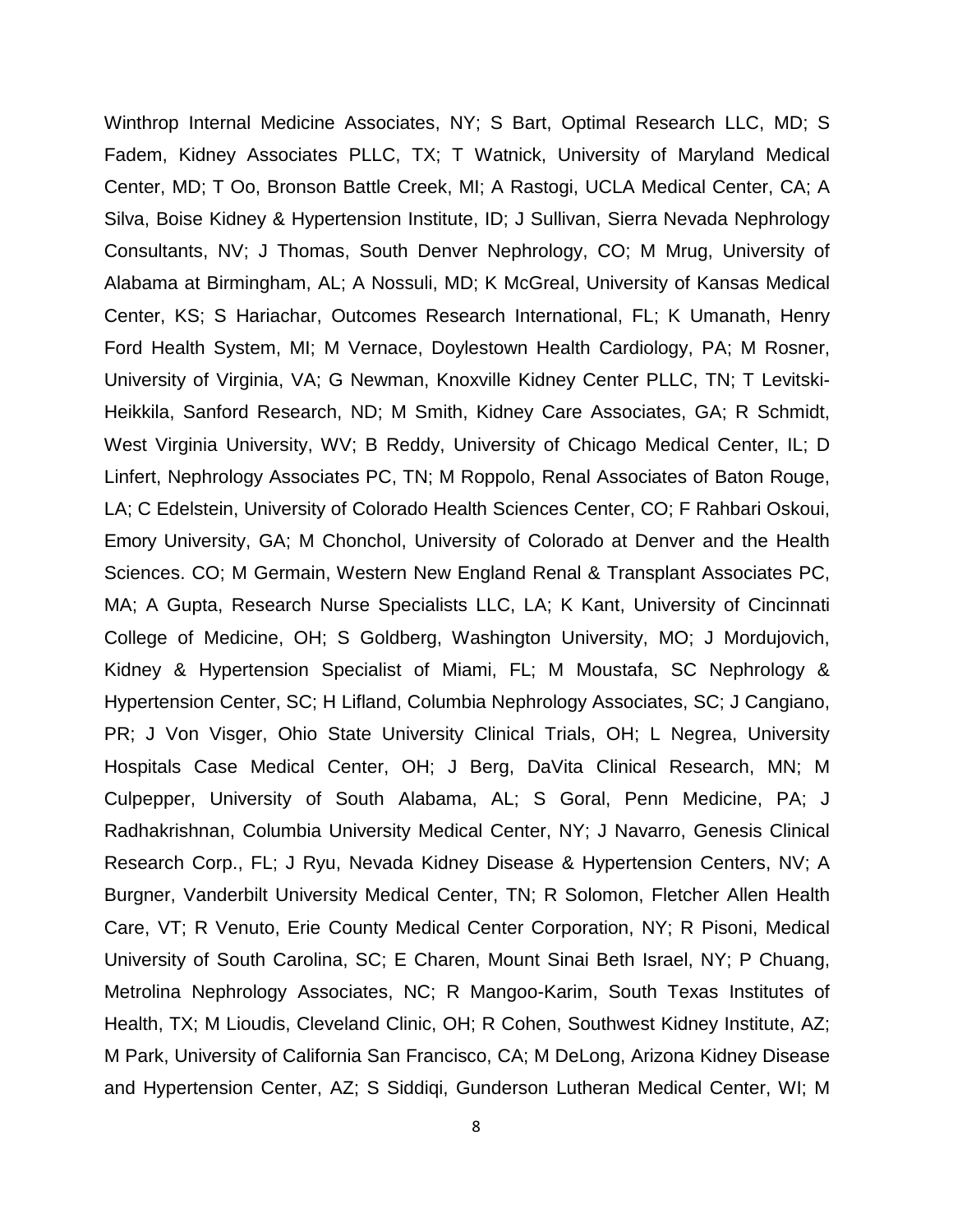Bodell, Wenatchee Valley Hospital & Clinics, WA; T McCune, Nephrology Associates, VA; S Mandayam, Baylor College of Medicine, TX; J Foringer, University of Texas Health Science Center at Houston, TX; R Raina, Akron Nephrology Associates, OH; J Pitone, Nephrology and Hypertension Associates of NJ, NJ; M Quadrini, Nephrology Consultants Huntsville, AL; I Nwakoby, Discovery Medical Research Group, FL; N Vo, 7 Mountain Kidney and Hypertension Associates, NC; K Liss, Hypertension Nephrology Association, NJ.

#### <span id="page-8-0"></span>**Trial registration.**

Trial was registered ClinicalTrials.Gov on June 6th, 2014. Of the 2292 patients who underwent screening and provided informed consent, 3 had a screening visit in the weeks before the trial registration (between May 21 and June 6, 2014). (This situation occurred because the sponsor followed Section 801 of the Food and Drug Administration Amendments Act rather than the requirements of the International Committee of Medical Journal Editors and the World Health Organization; the trial was registered within the window requirement of ClinicalTrials.gov.) Of these 3 patients, 1 was enrolled in the trial, and the other 2 were excluded at screening.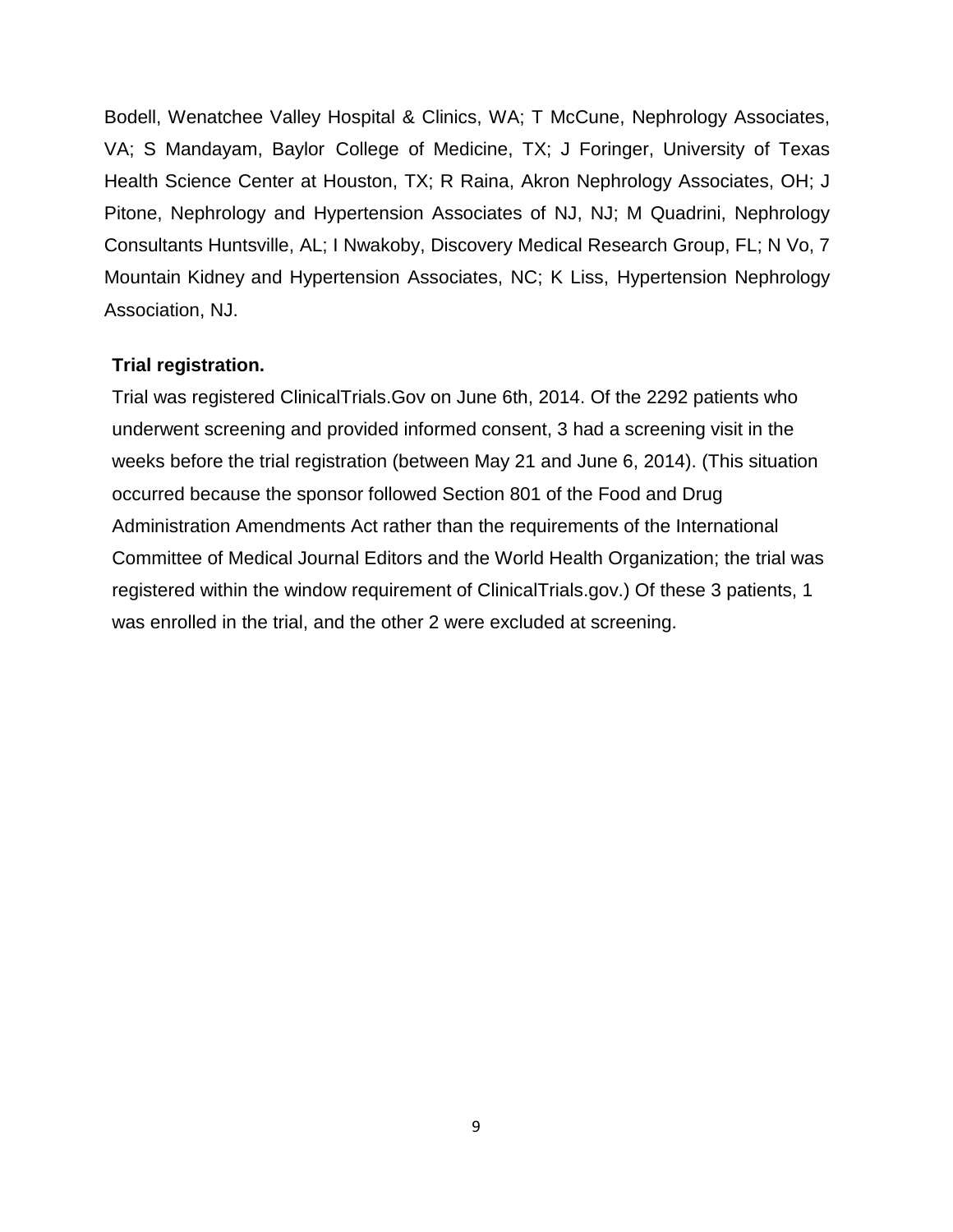#### **Analysis of the primary endpoint by a weighted analysis of covariance.**

The primary end-point was analyzed by a weighted analysis of covariance (ANCOVA) with treatment and randomization stratification factors as factor and baseline covariates. The SAP pre-specified a weighted analysis since the variance in the primary endpoint may be different from patient to patient. This difference was caused by the number of post-treatment eGFR follow-ups a patient may have (ranged from 1 to 3), and furthermore caused by the annualization, especially for very early dropouts, who would be annualized with a large annualization factor resulting an inflation in their variances. Briefly speaking, the weight was equal to the reciprocal of the estimated variance of the annualized change for each patient, and the estimated variance was depended on the annualization factor and the number of observations at post-treatment follow-up (number of observations at pre-treatment baseline was assumed 3). In order to account for treatment duration on the change in eGFR, an early dropout's post-treatment followup was assigned to a visit based on visit windows. We assume the following model for eGFR observations in the trial:

$$
y_{i,0,k} = \alpha_i + e_{i,0,k}
$$
 where  $k = 1, 2, K_{i,0}$  (1)

$$
y_{i,j,k} = \alpha_i + \delta_{i,j} + e_{i,j,k} \text{ where } k = 1, 2, K_{i,j}
$$
 (2)

Where  $K_{i,0}$  is the number of eGFR observations during the pre-treatment baseline period for patient *i*, and *Ki,j* is the number of eGFR observations during the post-treatment follow-up period for patient *i*, with visit *j* as the visit Month 12 for completers or mapped regular visits for early dropouts. α*i* is a random variable for the "real" eGFR baseline of patient *i*, and this variable will be cancelled out for change from baseline. δ*i,j* is a random variable for change from pre-treatment baseline for patient *i* to visit *j*. These δ<sub>i,</sub> $\delta$  are normally distributed, with means being δ<sub>P,j</sub> for placebo patients and δ<sub>T,j</sub> for tolvaptan patients, and variance  $\sigma_{\delta,j}$ <sup>2</sup>. These δ<sub>i,/</sub>s are supposed to be independent from patient to patient, and each patient has only one post-baseline visit *j* in the primary analysis. In addition, α*is* are assumed iid normally distributed, e*i,j,k* are assumed iid N(0,  $\mathit{w}^{2}$ ), and all these random variables are mutually independent. Assuming each patient had 3 observations at baseline, the average over the 3 observations at baseline and change from baseline to each post-treatment follow-up observation will be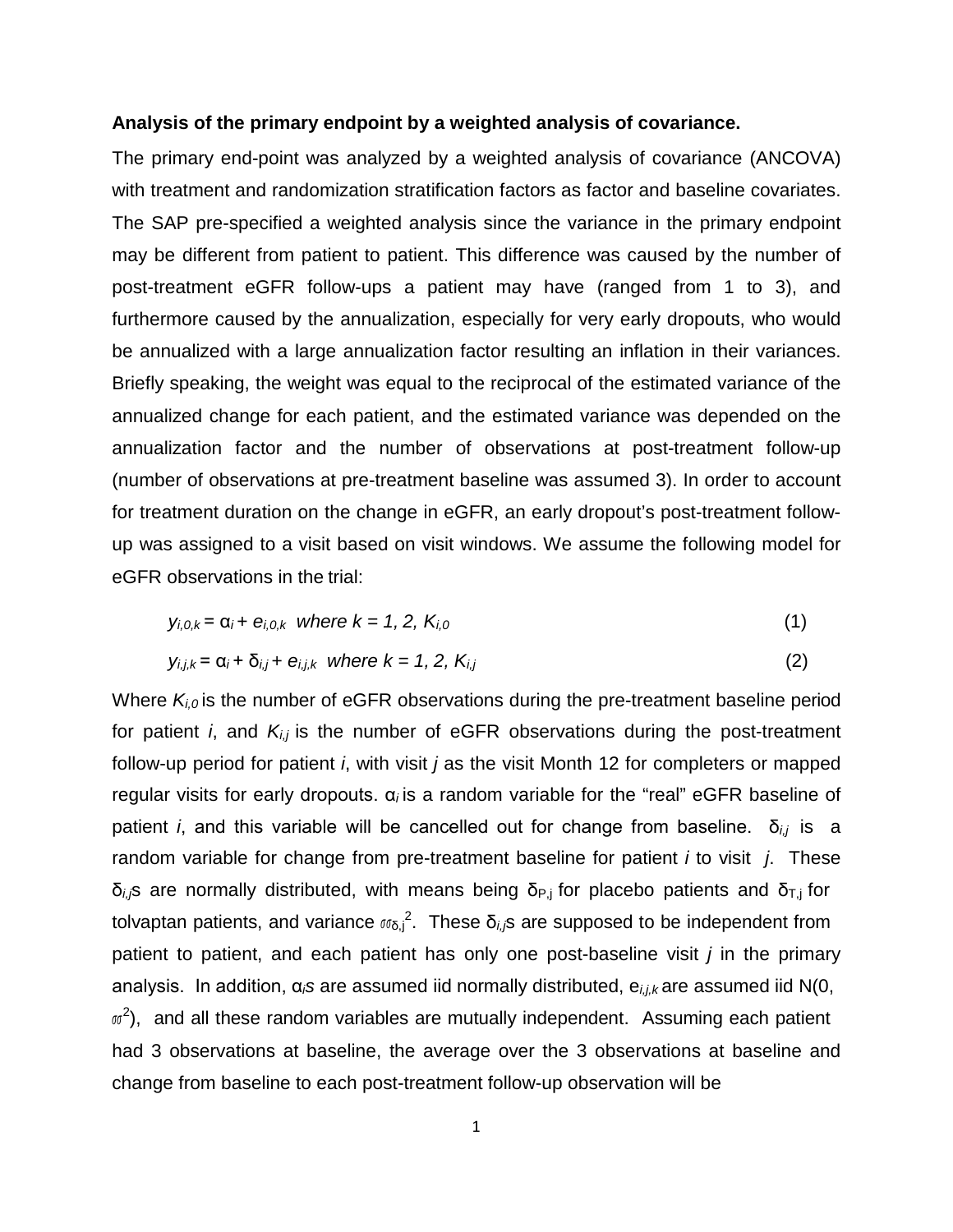$$
\bar{y}_{i,0} = \alpha_i + \bar{e}_{i,0}, \quad \text{where } \bar{e}_{i,0} \sim N(0, \frac{\partial^2}{\partial \theta^2})
$$
\n
$$
(3)
$$

$$
y_{i,j,k} - \bar{y}_{i,0} = \delta_{i,j} + e_{i,j,k} - \bar{e}_{i,0} \sim N(:,\bar{w}\delta^{-2} + \hat{\mathscr{O}}(1 + 1/3))
$$
\n(4)

Note that each patient may have up to 3 such individual changes in eGFR to posttreatment follow-ups. Then, a mixed model with terms of treatment nested within visit and replication (for repeated eGFR measures in post-treatment follow-up for each patient) was applied to these data of change from baseline in eGFR to post-treatment follow-ups of all patients who were included for the primary analysis. A compound symmetric variance matrix was used to model the correlation of up to 3 repeated observations for each patient. Variance components were then estimated, and each patient's variance of change (before annualization) was equal to the estimated interpatient variance ( $\sigma \sigma_{\delta}^2$ ) plus the estimated intra-patient variance ( $\sigma \sigma^2$ ) multiplied by (1/3 + 1/K), where K was the number of post-treatment eGFR observations a patient had. The estimated variance (before annualization) was multiplied by the annualization factor to estimate the variance of the primary endpoint for each patient, and the reciprocal of this estimated variance was used as the weight of a patient used in the primary analysis. Detailed specification of weight calculation was provided in item (9) of section 8.3 of the statistical analysis plan.

The analysis of the primary endpoint by a weighted analysis of covariance was performed this way because it had been so pre-specified in the statistical analysis plan. Because of a concern that the weights could affect the outcome of the primary analysis, an unweighted analysis was also performed. The result of the unweighted analysis (- 2.96 mL/min/1.73m<sup>2</sup> with tolvaptan versus -4.01 mL/min/1.73m<sup>2</sup> with placebo; difference 1.30 mL/min/1.73m<sup>2</sup>, 95% CI 0.85-1.76 mL/min/1.73m<sup>2</sup>, p<0.001) was similar to that of the weighted analysis.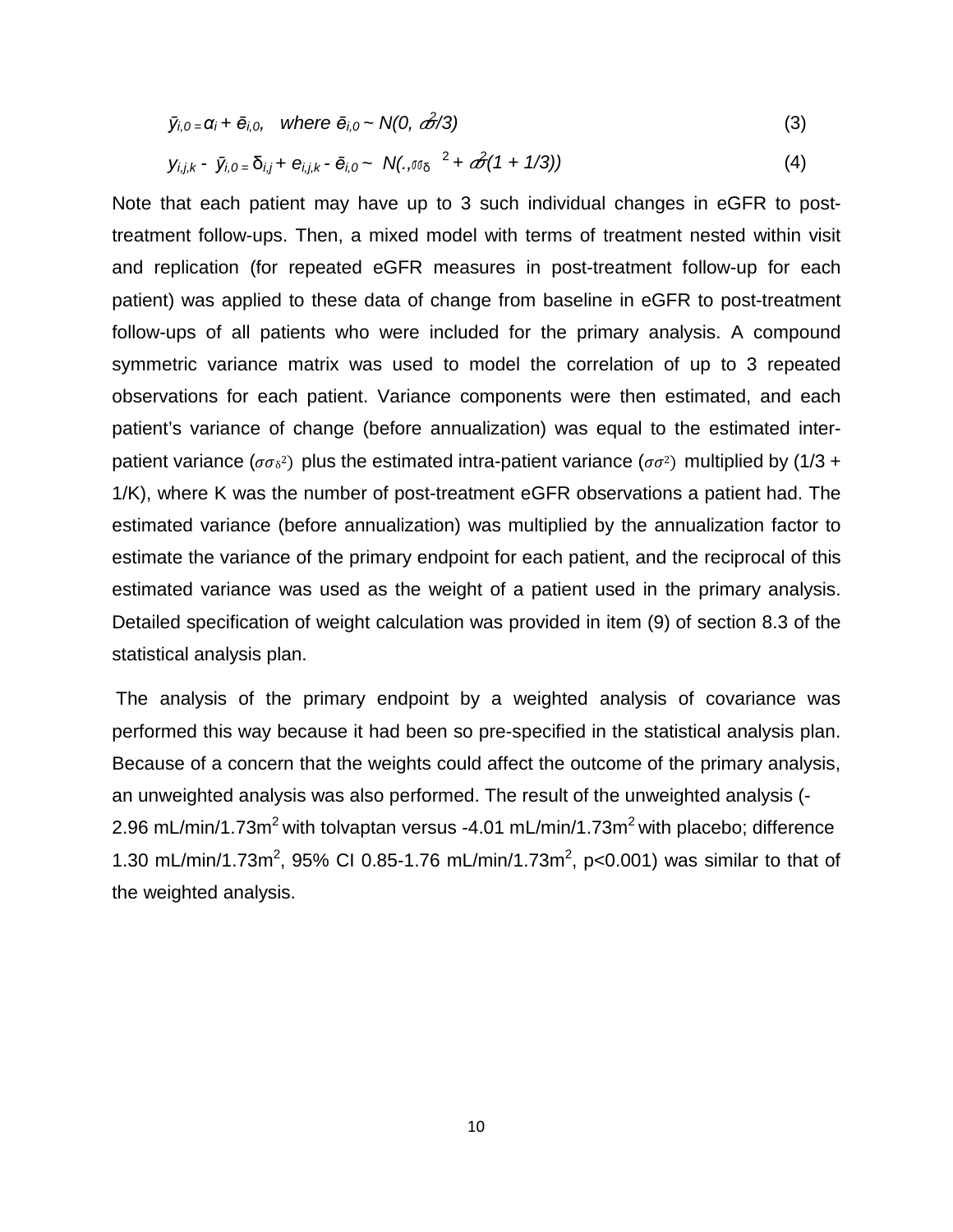**Table S1.** Reasons for exclusion from the modified ITT primary analysis population.

|                                                 | Tolvaptan* | Placebo* |  |  |  |  |  |
|-------------------------------------------------|------------|----------|--|--|--|--|--|
| <b>Reason for Exclusion</b>                     | $N=15$     | $N = 24$ |  |  |  |  |  |
| No Study Drug Taken                             |            |          |  |  |  |  |  |
| No Baseline Observation                         |            |          |  |  |  |  |  |
| No Post-treatment FU                            | 15         |          |  |  |  |  |  |
| 50% Greater than Screening                      |            |          |  |  |  |  |  |
| *More than one reason possible in some patients |            |          |  |  |  |  |  |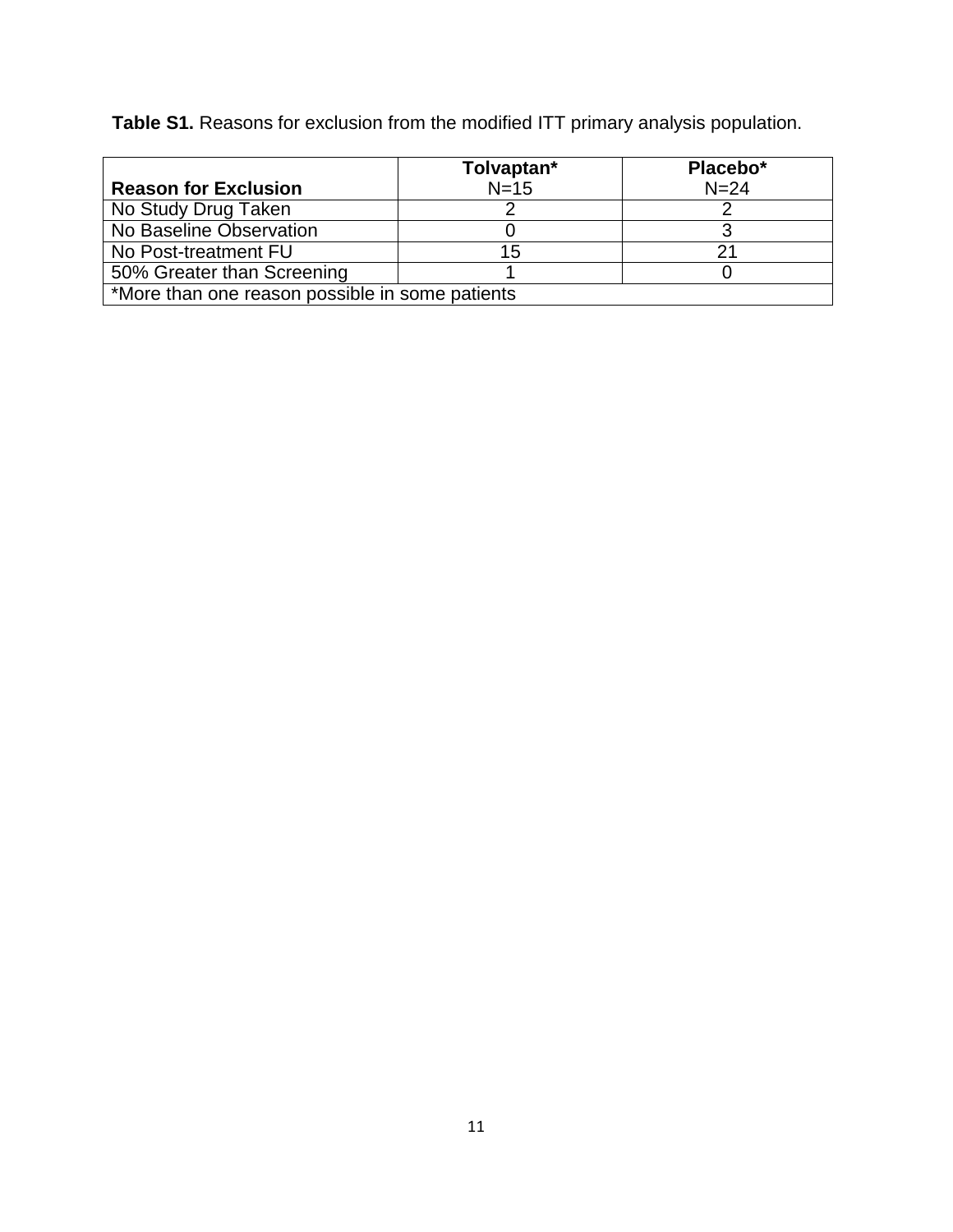|                       | <b>Withdrew</b><br>during<br>Tolvaptan<br>Run-In | <b>Non-completers</b> |                | <b>Off-treatment</b><br><b>Completers</b> |                |  |
|-----------------------|--------------------------------------------------|-----------------------|----------------|-------------------------------------------|----------------|--|
|                       | <b>Tolvaptan</b>                                 | <b>Tolvaptan</b>      | <b>Placebo</b> | <b>Tolvaptan</b>                          | <b>Placebo</b> |  |
| <b>Characteristic</b> | $(N=126)$                                        | $(N=29)$              | $(N=28)$       | $(N=76)$                                  | $(N=22)$       |  |
| Age, year (SD)        | 47.4 (8.5)                                       | 45.5 (10.3)           | 46.7 (10.5)    | 46.9 (8.0)                                | 45.0 (8.6)     |  |
| Male gender, n (%)    | 55 (43.7)                                        | 15(51.7)              | 12 (42.9)      | 45 (59.2)                                 | 12 (54.5)      |  |
| Height, cm (SD)       | 175 (10)                                         | 173 (11)              | 174(9)         | 172 (10)                                  | 173 (10)       |  |
| Weight, kg (SD)       | 86.2 (18.5)                                      | 86.8 (25.3)           | 86.0 (16.3)    | 81.7(17.2)                                | 78.8 (21.6)    |  |
| BMI, $kg/m^2(SD)$     | 28.1(5.1)                                        | 28.7(6.4)             | 28.2(4.7)      | 27.5(5.4)                                 | 26.4(7.4)      |  |
| Race, n (%)           |                                                  |                       |                |                                           |                |  |
| Caucasian             | 112 (88.9)                                       | 23 (79.3)             | 27 (96.4)      | 72 (94.7)                                 | 19 (86.4)      |  |
| Asian                 | 3(2.4)                                           | 2(6.9)                | 1(3.6)         | 1(1.3)                                    | 2(9.1)         |  |
| <b>Black</b>          | 9(7.1)                                           | 4(13.8)               | 0(0)           | 3(3.9)                                    | 1(4.5)         |  |
| Other                 | 1(0.8)                                           | 0(0)                  | 0(0)           | 0(0)                                      | 0(0)           |  |
| eGFR (CKD-EPI)        | -                                                | 38.7 (11.0)           | 39.2 (12.6)    | 41.8(11.1)                                | 39.2 (13.2)    |  |

**Table S2. Baseline Demographic and Clinical Characteristics of Patients Who Withdrew from the Trial**

**Note:** Measurements of serum creatinine by enzymatic assay were not available for patients who were not randomized to the trial.

Baseline demographic and clinical characteristics of the patients who withdrew during the tolvaptan titration and run-in period (n=126), did not complete the 12 month baseline visit (n=57) or completed the 12 month visit off treatment (n=98) were not different from those who completed the 12 month visit on treatment.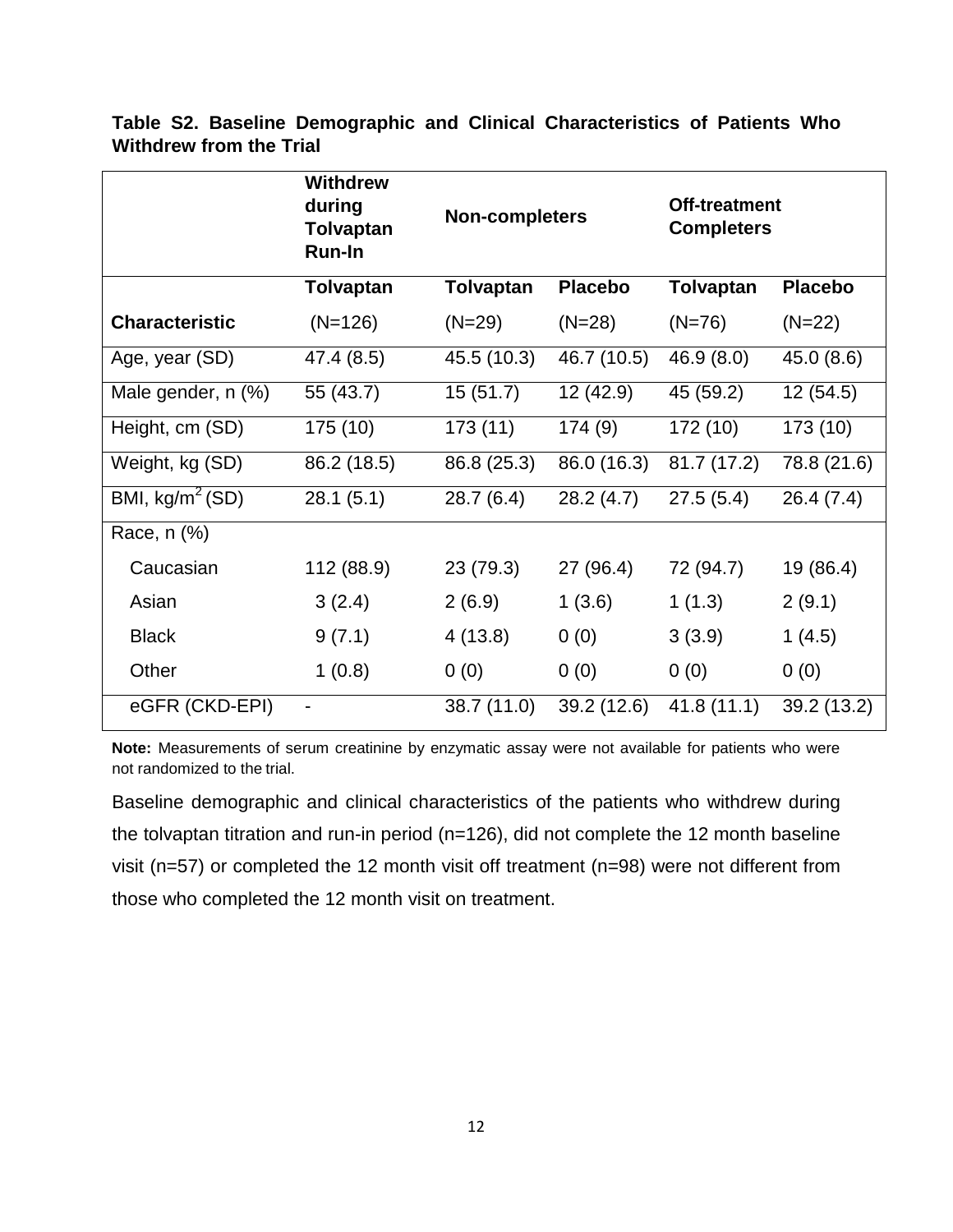|                   | <b>Annualized</b><br>change<br>in<br>mL/min/1.73 $m^2$ per year | <b>LS</b><br>mean<br>(SE)<br>eGFR |                                       |               |         |
|-------------------|-----------------------------------------------------------------|-----------------------------------|---------------------------------------|---------------|---------|
|                   |                                                                 | <b>Placebo</b>                    | <b>Treatment</b><br><b>Difference</b> | 95% CI        | P-value |
| <b>Endpoint</b>   | <b>Tolvaptan</b>                                                |                                   |                                       |               |         |
| <b>Primary S1</b> | $-2.33(0.24)$                                                   | $-3.61(0.24)$                     | 1.28                                  | $0.86 - 1.70$ | < 0.001 |
| <b>Primary S2</b> | $-3.05(0.16)$                                                   | $-4.19(0.14)$                     | 1.14                                  | $0.73 - 1.56$ | < 0.001 |
| <b>Primary S3</b> | $-2.32(0,24)$                                                   | $-3.64(0.24)$                     | 1.32                                  | $0.91 - 1.74$ | < 0.001 |
|                   | <b>Slope</b><br><b>of</b>                                       | (SE)<br>eGFR                      |                                       |               |         |
|                   | mL/min/1.73 $m^2$ per year                                      |                                   | <b>Treatment</b>                      |               |         |
|                   | <b>Tolvaptan</b>                                                | <b>Placebo</b>                    | <b>Difference</b>                     | 95% CI        | P-value |
| Secondary S1      | $-3.19(0.14)$                                                   | $-4.16(0.14)$                     | 0.98                                  | $0.59 - 1.37$ | < 0.001 |

|  | Table S3. Sensitivity Analyses of Primary and Secondary Endpoints |  |  |  |
|--|-------------------------------------------------------------------|--|--|--|
|--|-------------------------------------------------------------------|--|--|--|

To minimize the impact of outliers in the prespecified primary analysis the annualized eGFR change for patients who discontinued the trial early assumed the maximum (or minimum) value of on-treatment completers if their annualized change in eGFR was outside these bounds. In the first sensitivity analysis (Primary S1), annualized eGFR changes were not adjusted for outliers in patients who discontinued early. To evaluate effects of tolvaptan on the primary endpoint without the acute hemodynamic effects of eGFR, a sensitivity analysis (Primary S2) was performed which included the 3 pretreatment baseline observations, 3 post-treatment follow-up observations and all postrandomization on-treatment eGFR observations in the protocol-specified visits for placebo patients. Patients who discontinued treatment after randomization without withdrawing consent were also followed for additional off-treatment eGFR values up to Month 12. In a sensitivity analysis of primary (Primary S3) and secondary (Secondary S1) endpoints, the post-treatment follow-up eGFR data at Month 12 replaced the posttreatment follow-up eGFR values used in prespecified analyses.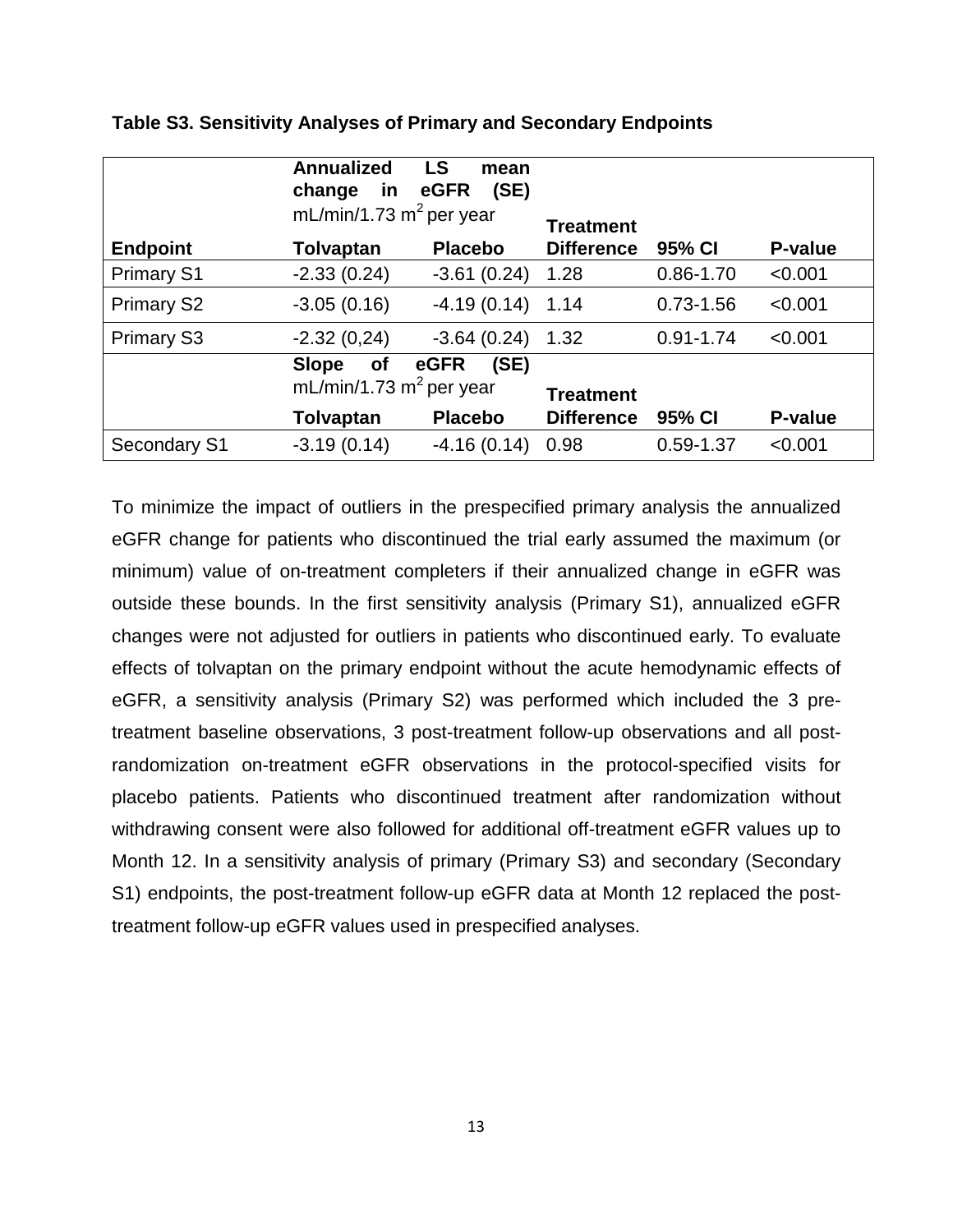| <b>Visit</b>     | Tmt        | N   | <b>LS</b>        | Mean | Tmt     | 95% CI         | P-value |
|------------------|------------|-----|------------------|------|---------|----------------|---------|
|                  | Group      |     | Change           | from | Effect  |                |         |
|                  |            |     | Baseline ± SE    |      |         |                |         |
| <b>Baseline</b>  | Tol        | 680 |                  |      |         |                |         |
|                  | <b>Plc</b> | 682 |                  |      |         |                |         |
| Month 1          | Tol        | 669 | $-1.97 \pm 0.21$ |      | $-1.43$ | $-1.84, -1.02$ | < 0.001 |
|                  | Plc        | 666 | $-0.54 \pm 0.21$ |      |         |                |         |
| Month 12         | Tol        | 565 | $-4.84 \pm 0.24$ |      | $-0.62$ | $-1.13, -0.11$ | 0.017   |
|                  | <b>Plc</b> | 620 | $-4.22 \pm 0.24$ |      |         |                |         |
| Follow-Up        | Tol        | 668 | $-3.02 \pm 0.21$ |      | 1.63    | 1.15, 2.12     | < 0.001 |
|                  | <b>Plc</b> | 663 | $-4.66 \pm 0.22$ |      |         |                |         |
| On-treatment     | Tol        | 668 | $-3.24 \pm 0.17$ |      | 0.84    | 0.37, 1.31     | < 0.001 |
| slope $(M1-M12)$ | <b>PIC</b> | 663 | $-4.08 \pm 0.17$ |      |         |                |         |

**Table S4. MMRM Analysis of eGFR (CKD-EPI) Change Slope from Baseline in Randomized Treatment Period (mL/min1.73m2 per year)**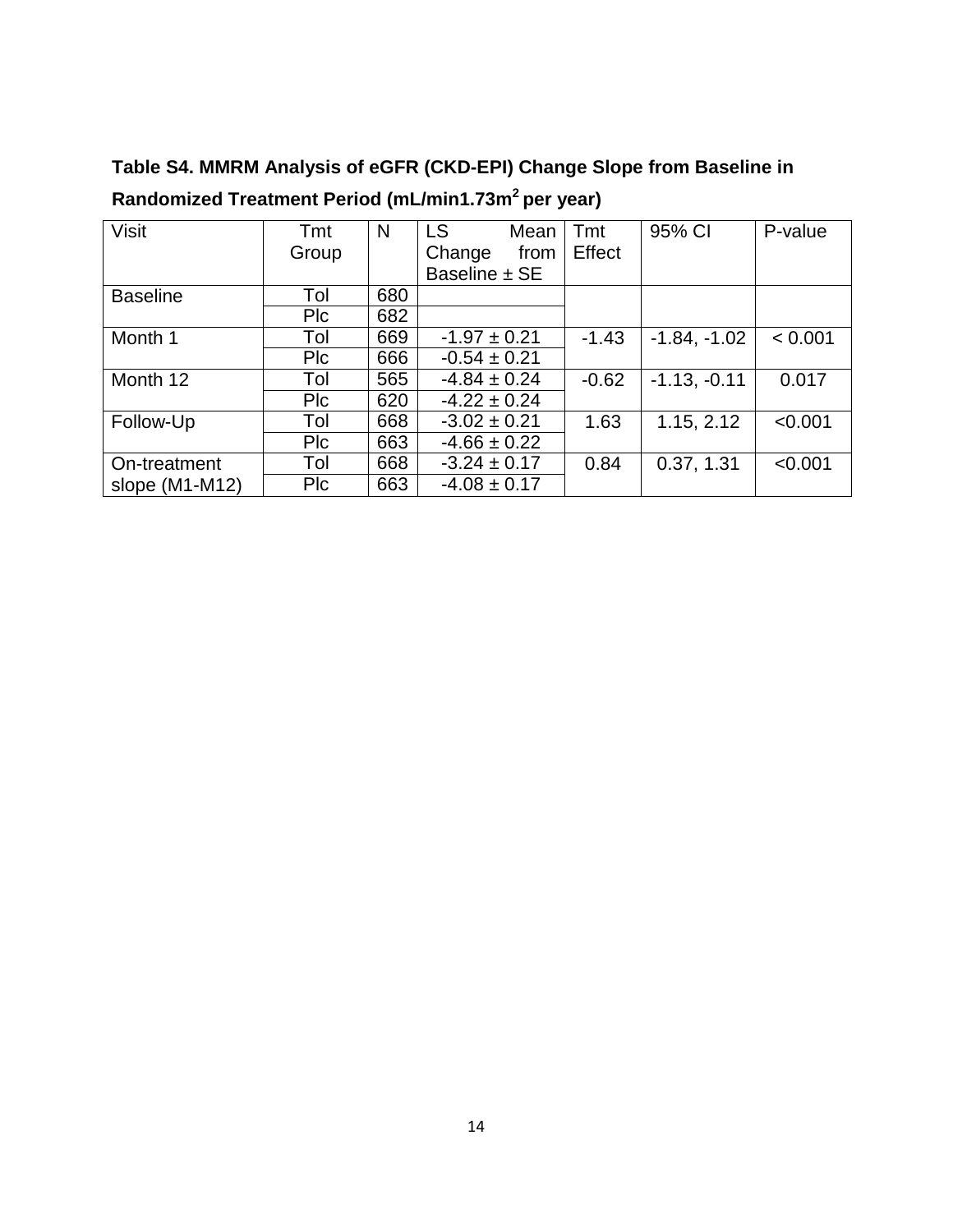|                               |              | 5 wk Single-<br><b>blind Period</b> | 1year<br><b>Period</b> | Double-blind                |
|-------------------------------|--------------|-------------------------------------|------------------------|-----------------------------|
| Test (unit), n (%)            | Abnormality* | Tolvaptan<br>$(N=1491)$             | Tolvaptan<br>(N=681)   | <b>Placebo</b><br>$(N=685)$ |
| ALT (U/L)                     | Increased    | 1(0.1)                              | 38(5.6)                | 8(1.2)                      |
| AST (U/L)                     | Increased    | 1(0.1)                              | 24(3.5)                | 6(0.9)                      |
| Bilirubin (umol/L)            | Increased    | 0(0)                                | 0(0)                   | 0(0)                        |
| Blood urea nitrogen (mg/dL)   | Increased    | 29(2)                               | 163 (24)               | 218 (32)                    |
| Creatinine, enzymatic (mg/dL) | Increased    | 1257 (92)                           | 46 (7)                 | 129 (19)                    |
| Glucose (mg/dL)               | Decreased    | 0(0)                                | 4(0.6)                 | 5(0.7)                      |
|                               | Increased    | 0(0)                                | 22(3.3)                | 18(2.7)                     |
| Potassium (mEq/L)             | Decreased    | 0(0)                                | 2(0.3)                 | 1(0.1)                      |
|                               | Increased    | 1(0.1)                              | 16(2.4)                | 7(1.0)                      |
| Sodium (mEq/L)                | Decreased    | 2(0.1)                              | 8(1.2)                 | 18(2.6)                     |
|                               | Increased    | 1(0.1)                              | 4(0.6)                 | 0(0)                        |

**Table S5. Frequency of Potentially Clinically Significant Laboratory Values** 

\* Criteria for identifying laboratory values of potential clinical significance include: ALT>3xULN; AST >3xULN; Bilirubin >2xULN; BUN>22; Creatinine>1.33 prerandomization value; Glucose, decrease ≤65, increase ≥115; potassium, decrease <LLN, increase>ULN; sodium, decrease ≤135, increase ≥146 ULN=upper limit of normal; LLN=lower limit of normal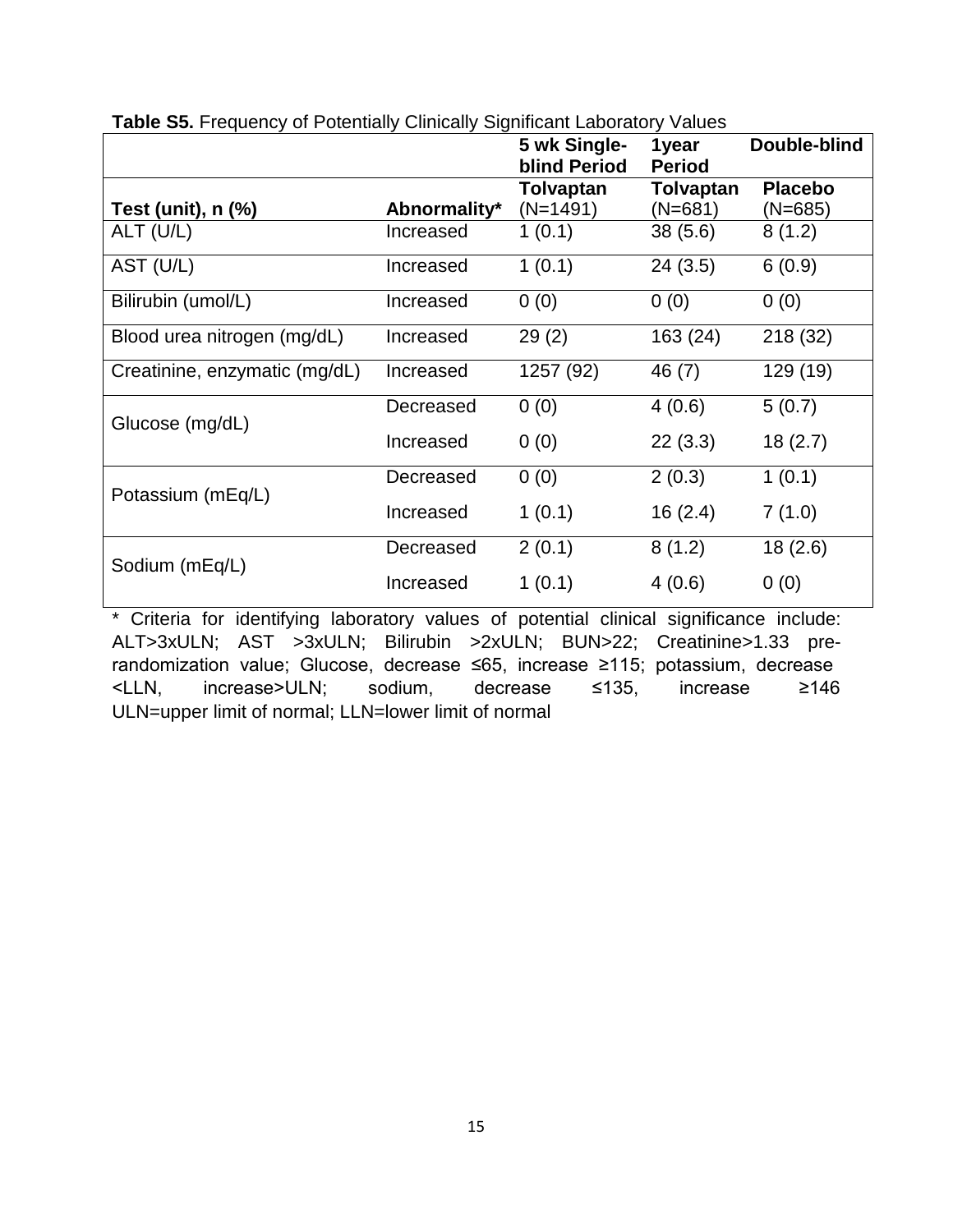**Figure S1:** Schematic design of the REPRISE (Replicating Evidence of Preserved Renal Function: An Investigation of Tolvaptan Safety and Efficacy in ADPKD) clinical trial.



*\*SAP allowed for serum creatinine to be collected up to 40 days follow-up to complete the requirement for 3 samples*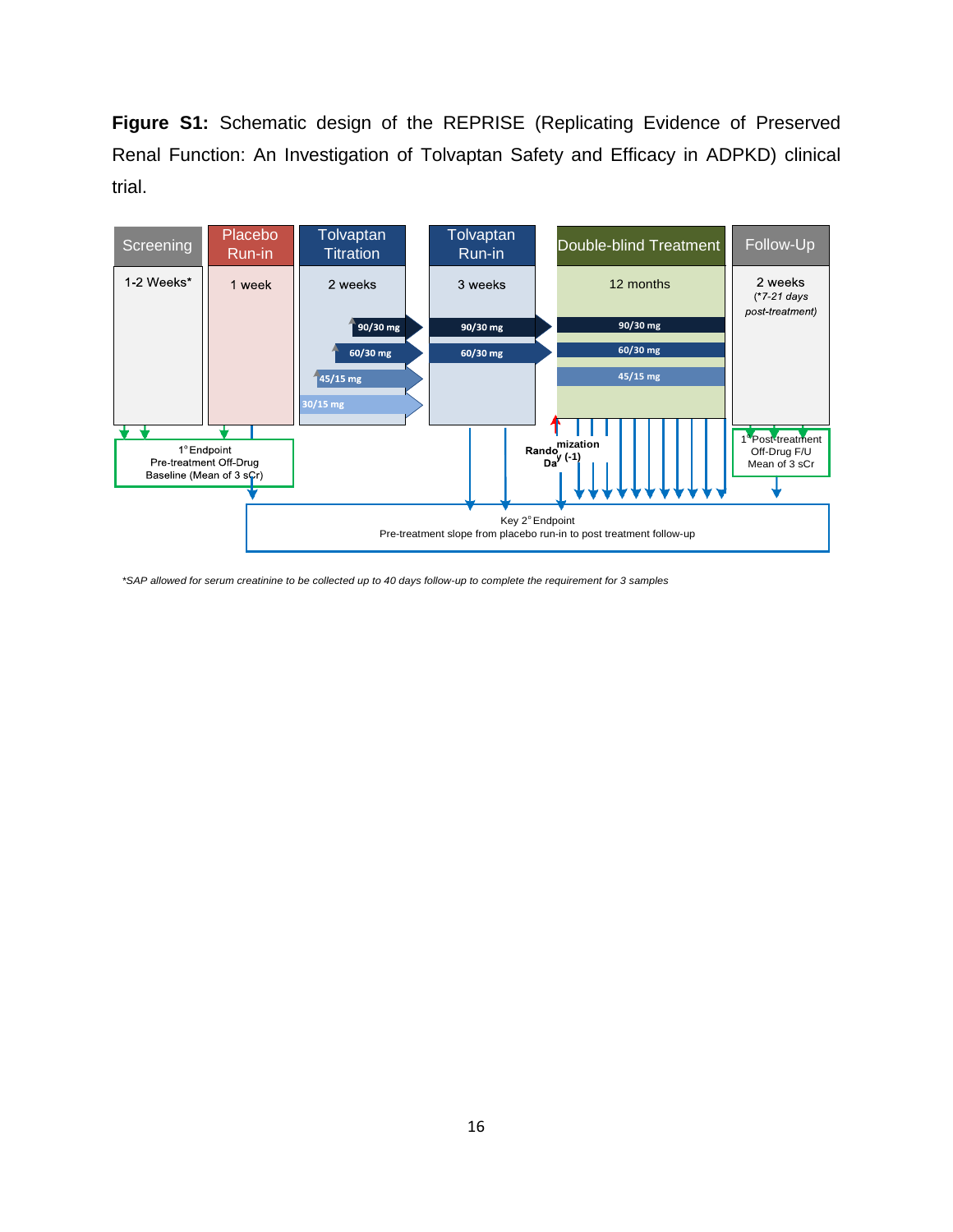**Figure S2:** Forest plot of the tolvaptan treatment effect on the secondary efficacy endpoint (annualized slopes in eGFR) in the intention-to-treat population overall and by baseline subgroups Horizontal bars indicate 95% confidence intervals. The annualized LS mean slope  $\pm$  SE was -3.16  $\pm$  0.30 versus -4.17  $\pm$  0.22 mL/min/1.73m<sup>2</sup> in the tolvaptan and placebo arms, respectively (p<0.001). The analysis of this endpoint used a linear mixed effect model with effects of time (as a continuous variable), treatment, time treatment interaction, acute hemodynamic effect, randomization stratification factors, and a covariate of pre-treatment baseline (of the primary endpoint) to fit the eGFR data. In the model, the intercept and time were both a fixed effect and a random effect, and an unstructured variance covariance matrix was assumed for the random intercept and time. The variable of acute hemodynamic effect in the model was a variable to indicate whether an eGFR observation was while on tolvaptan or not. All the eGFR data observed during tolvaptan run-in period and the eGFR data of the tolvaptan treatment group during the double-blind on-treatment period were assigned with a value 1 and the other eGFR observations were assigned with a value 0 in this variable of acute hemodynamic effect. As tolvaptan on-treatment data were used at the start and off-treatment data were used at the end of this slope analysis, this statistical model adjusts the tolvaptan on-treatment data relative to the observed acute hemodynamic effect during the tolvaptan run-in period and aligns the tolvaptan on-treatment data during the double-blind treatment period to the off-treatment follow-up data in a linear mixed effect model.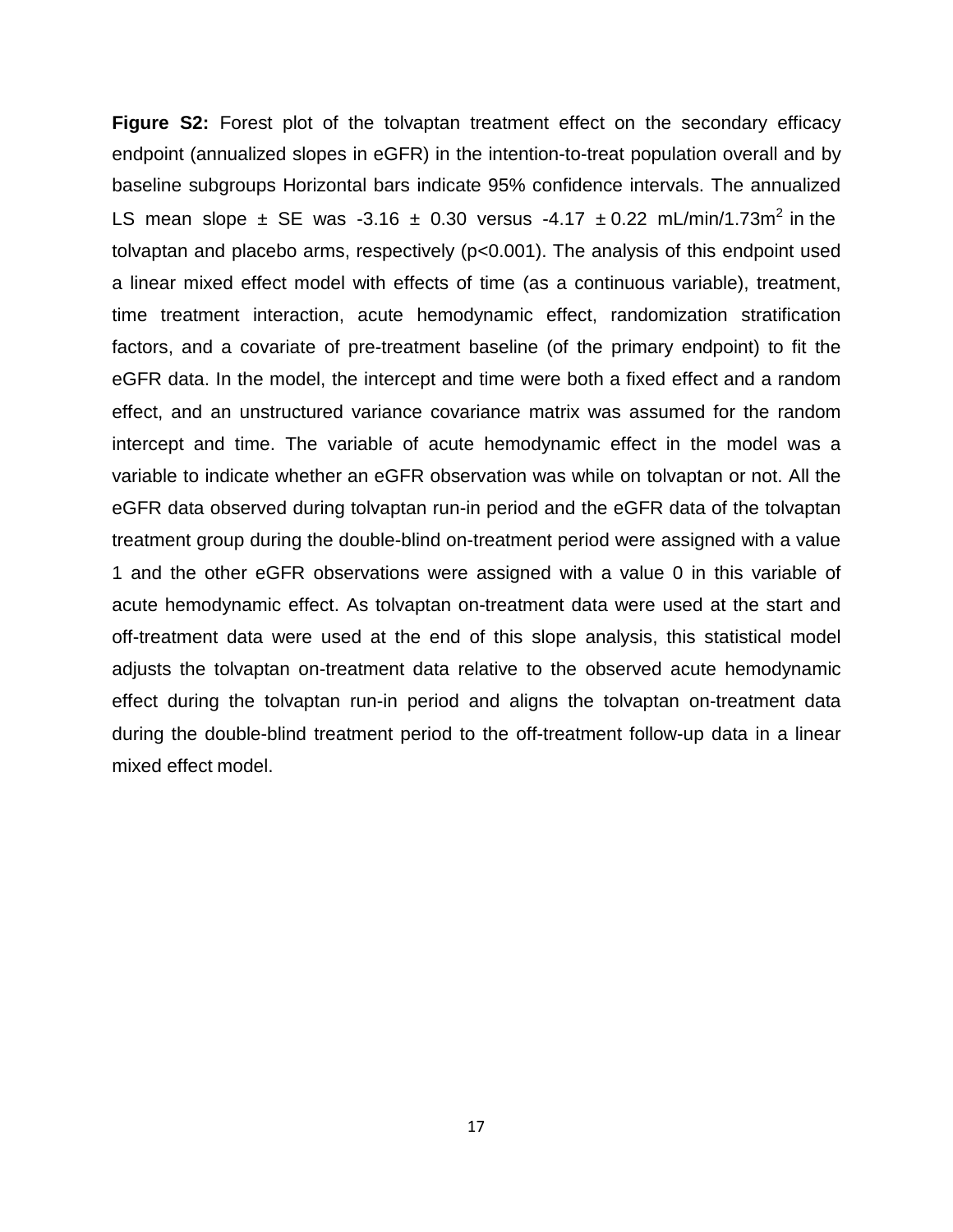### **Figure S2**

|                  |                             |     |                |             | mean eGFR<br>slope          |                |         |         |                   |
|------------------|-----------------------------|-----|----------------|-------------|-----------------------------|----------------|---------|---------|-------------------|
| Category         |                             | N   | TOL PLC<br>N   |             |                             |                | T       | P       | <b>Difference</b> |
| Age $(y)$        | $\leq 55$                   | 582 | 584            |             | $\bullet$ $\hspace{0.05cm}$ |                | $-3.28$ | $-4.44$ | 1.15              |
|                  | > 55                        | 98  | 98             |             |                             |                | $-2.43$ | $-2.56$ | 0.13              |
| Gender           | Female                      | 334 | 352            |             |                             |                | $-3.16$ | $-3.95$ | 0.80              |
|                  | Male                        | 346 | 330            |             |                             |                | $-3.16$ | $-4.40$ | 1.24              |
| Race             | Caucasian                   | 624 | 628            |             |                             |                | $-3.15$ | $-4.23$ | 1.08              |
|                  | Non-Caucasian               | 56  | 54             |             |                             |                | $-3.27$ | $-3.51$ | 0.24              |
| Baseling e CER   | $<$ $\triangle$ $\triangle$ | 440 | 435            |             |                             |                | $-3.45$ | $-4.34$ | 0.90              |
|                  | > 45                        | 240 | 247            |             |                             |                | $-2.68$ | $-3.90$ | 1.22              |
| <b>CKD</b> Stage | CKD <sub>2</sub>            | 32  | 39             |             |                             |                | $-2.49$ | $-3.91$ | 1.42              |
|                  | CKD <sub>3a</sub>           | 209 | 201            |             |                             |                | $-2.70$ | $-4.04$ | 1.34              |
|                  | CKD <sub>3b</sub>           | 301 | 314            |             |                             |                | $-3.28$ | $-3.96$ | 0.68              |
|                  | CKD <sub>4</sub>            | 138 | 128            |             |                             |                | $-3.78$ | $-5.02$ | 1.24              |
| Region           | US                          | 293 | 290            |             |                             |                | $-3.06$ | $-3.96$ | 0.90              |
|                  | Non-US                      | 387 | 392            |             |                             |                | $-3.23$ | $-4.33$ | 1.10              |
| All patients     |                             |     | 680 682        |             |                             |                | $-3.16$ | $-4.17$ | 1.01              |
|                  | $-6$<br>$-4$                |     | $-2$           | $\mathbf 0$ | 2                           | $\overline{4}$ | 6       |         |                   |
|                  |                             |     | Favors placebo |             | Favors tolvaptan            |                |         |         |                   |
|                  |                             | ◀   |                |             | ▶                           |                |         |         |                   |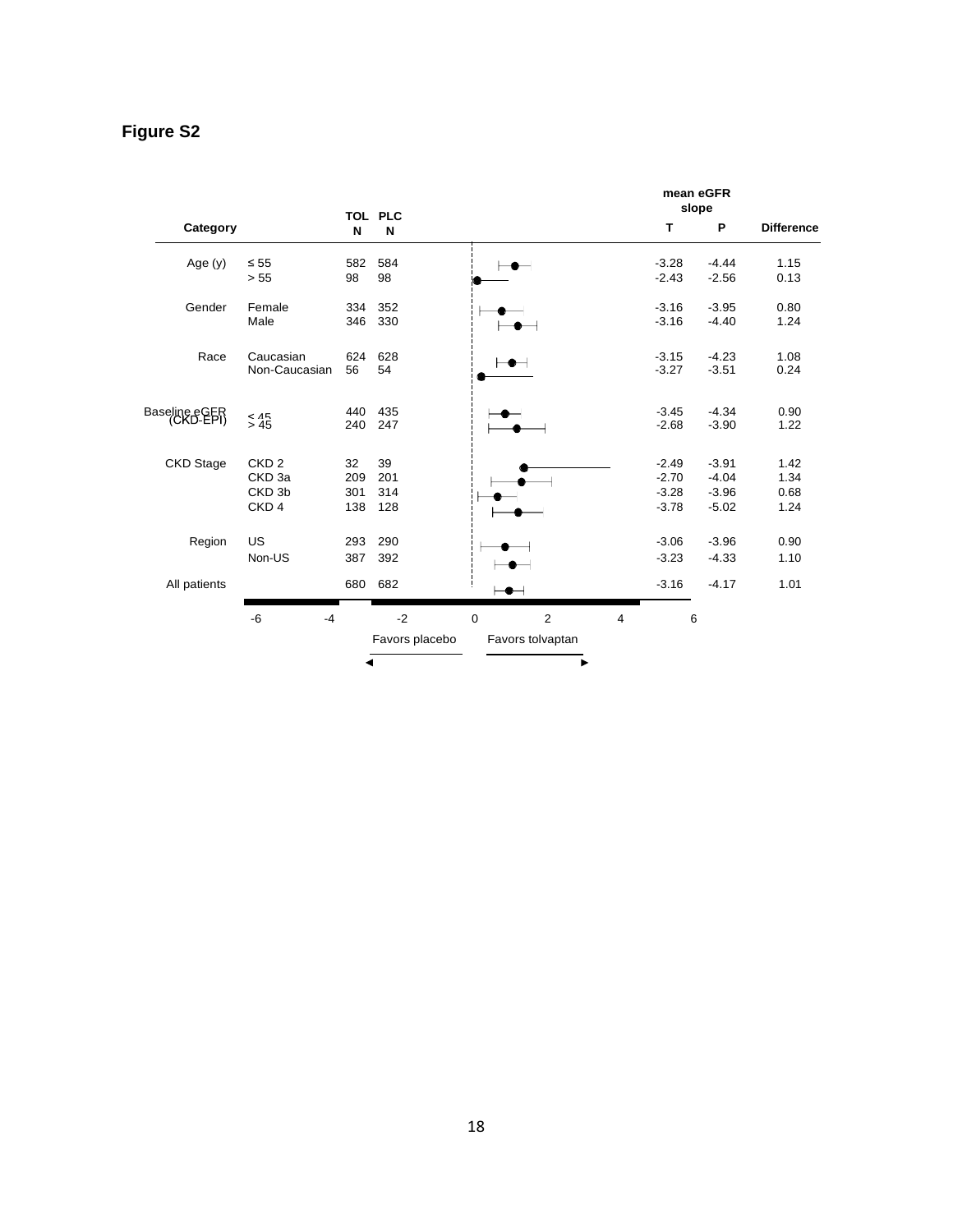**Figure S3:** MMRM analysis of change from baseline in eGFR slope during the randomized treatment period in the intention-to-treat population. The slope of eGFR decline as measured by LS means was slower in tolvaptan treated patients compared to placebo treated patient  $(-3.24 \pm 0.17$  versus  $-4.08 \pm 0.17$  mL/min/1.73m2/yr) corresponding to a treatment difference of 0.84 mL/min/1.73m2/yr (p < 0.001). Baseline represents the mean of 3 baseline serum creatinine values from the screening and placebo run-in periods, prior to initiating tolvaptan treatment. M denotes the month on treatment**.**



#### **Figure S3**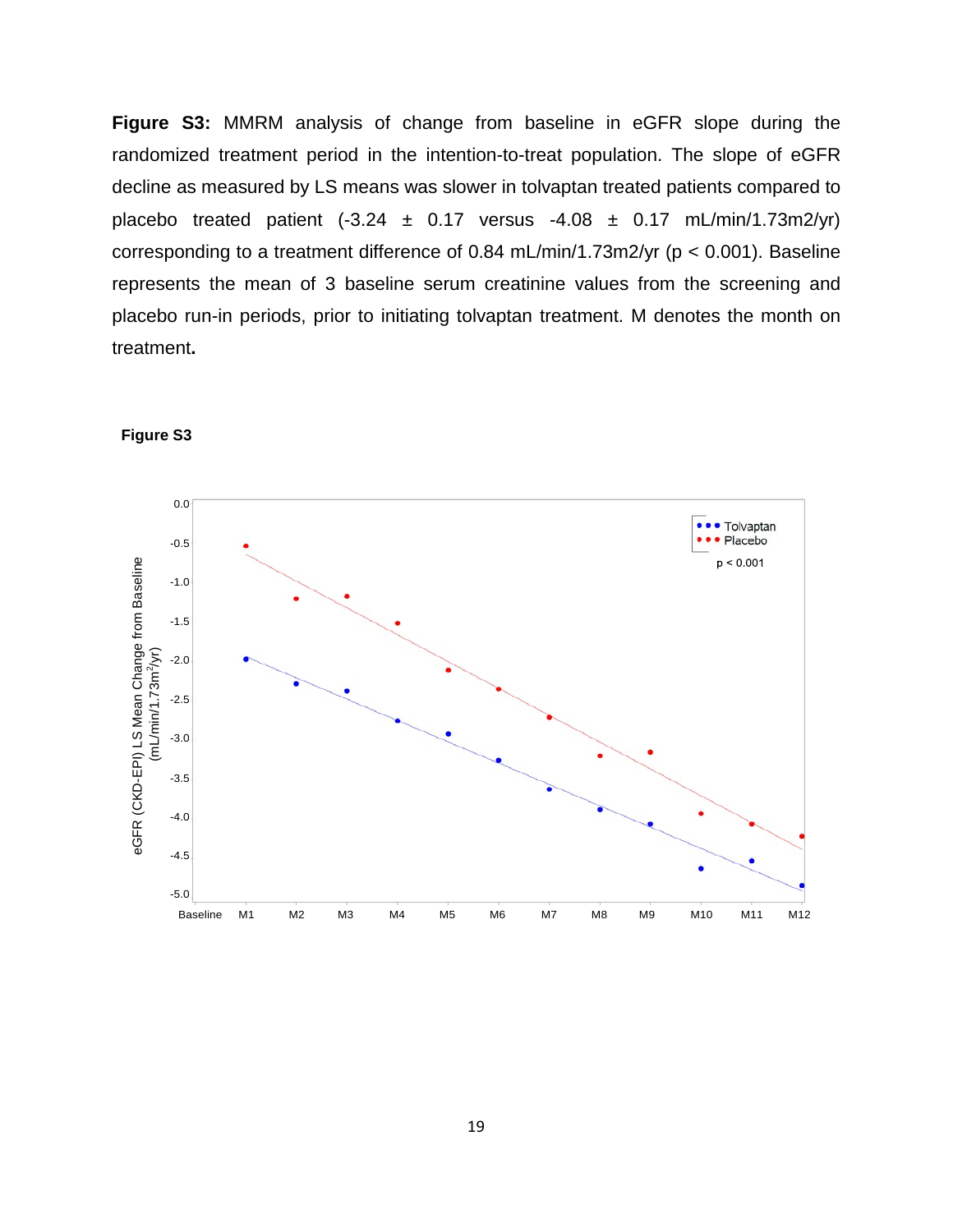

**Figure S4:** Time from peak ALT to <2 x ULN are shown for tolvaptan (blue) and placebo (red). All patients returned to <2 x ULN, 90% in < 3months.